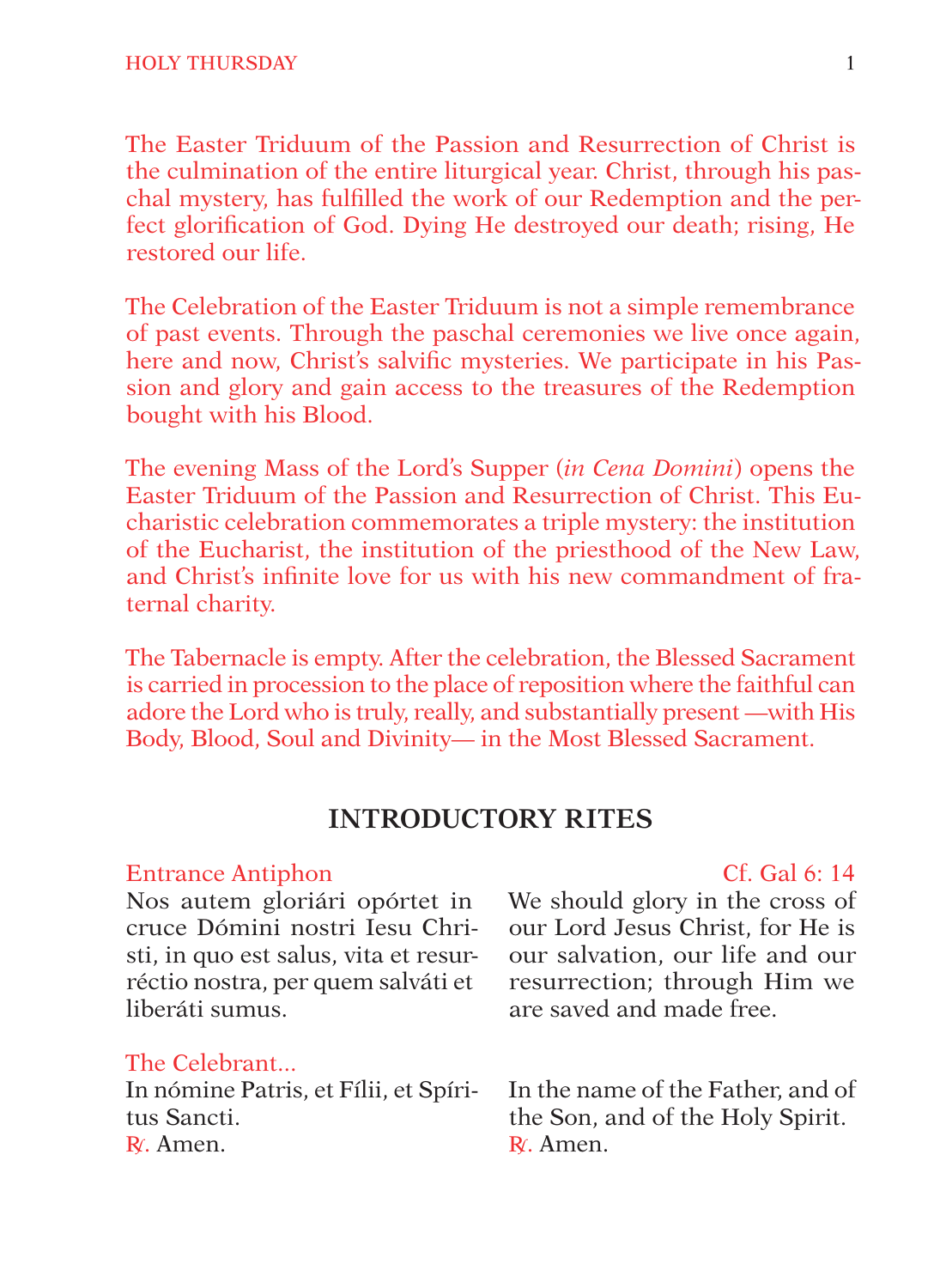… greets the faithful: Dóminus vobíscum. R<sup>∫</sup> . Et cum spíritu tuo.

The Lord be with you. R<sup>∫</sup> . And also with you.

# **Penitential Rite**

The Celebrant invites the people to recall their sins and to repent from them in silence:

Fratres, agnoscámus peccáta nostra, ut apti simus ad sacra mystéria celebránda.

My brothers and sisters, to prepare ourselves to celebrate the sacred mysteries, let us call to mind our sins.

#### A pause for silent reflection follows. After the silence all say:

Confíteor Deo omnipoténti et vobis, fratres, quia peccávi nimis cogitatióne, verbo, ópere et omissióne:

#### They strike their breast, saying:

mea culpa, mea culpa, mea máxima culpa. Ideo precor beátam Maríam semper Vírginem, omnes Angelos et Sanctos, et vos, fratres, oráre pro me ad Dóminum Deum nostrum.

### The Celebrant:

Misereátur nostri omnípotens Deus et, dimíssis peccátis nostris, perdúcat nos ad vitam ætérnam. R<sup>∫</sup> . Amen.

I confess to almighty God, and to you, my brothers and sisters, that I have sinned through my own fault,

in my thoughts and in my words, in what I have done, and in what I have failed to do; and I ask blessed Mary, ever virgin, all the angels and saints, and you, my brothers and sisters, to pray for me to the Lord our God.

May almighty God have mercy on us, forgive us our sins, and bring us to everlasting life. R<sup>∫</sup> . Amen.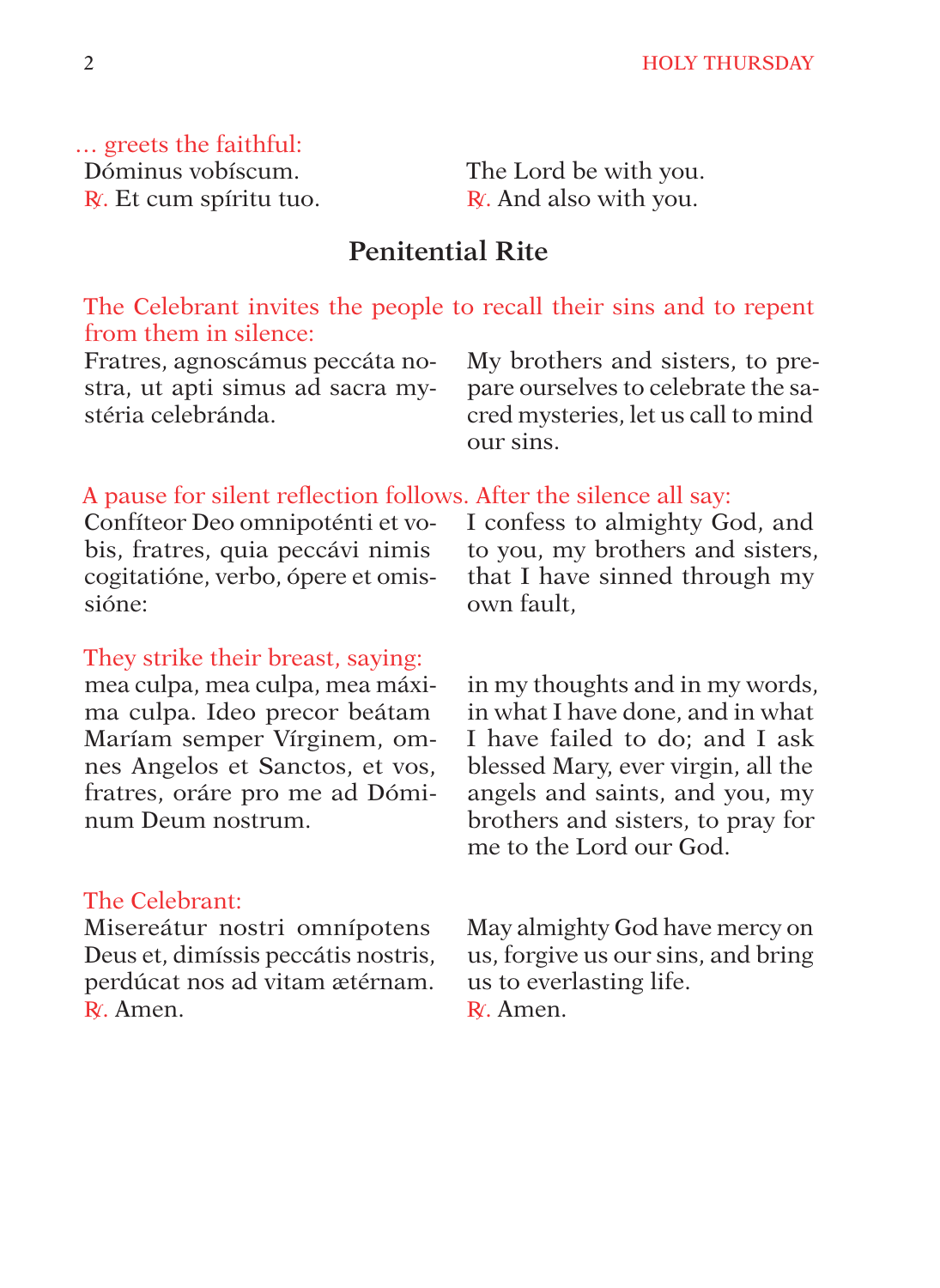

The choir and the people sing alternating:

Praising God the Gloria is sung. During the singing of the Gloria the church bells are rung and then remain silent until the Easter Vigil.



nibus bonæ vo-luntá-tis. Laudá-mus te. Bene-dí-ci-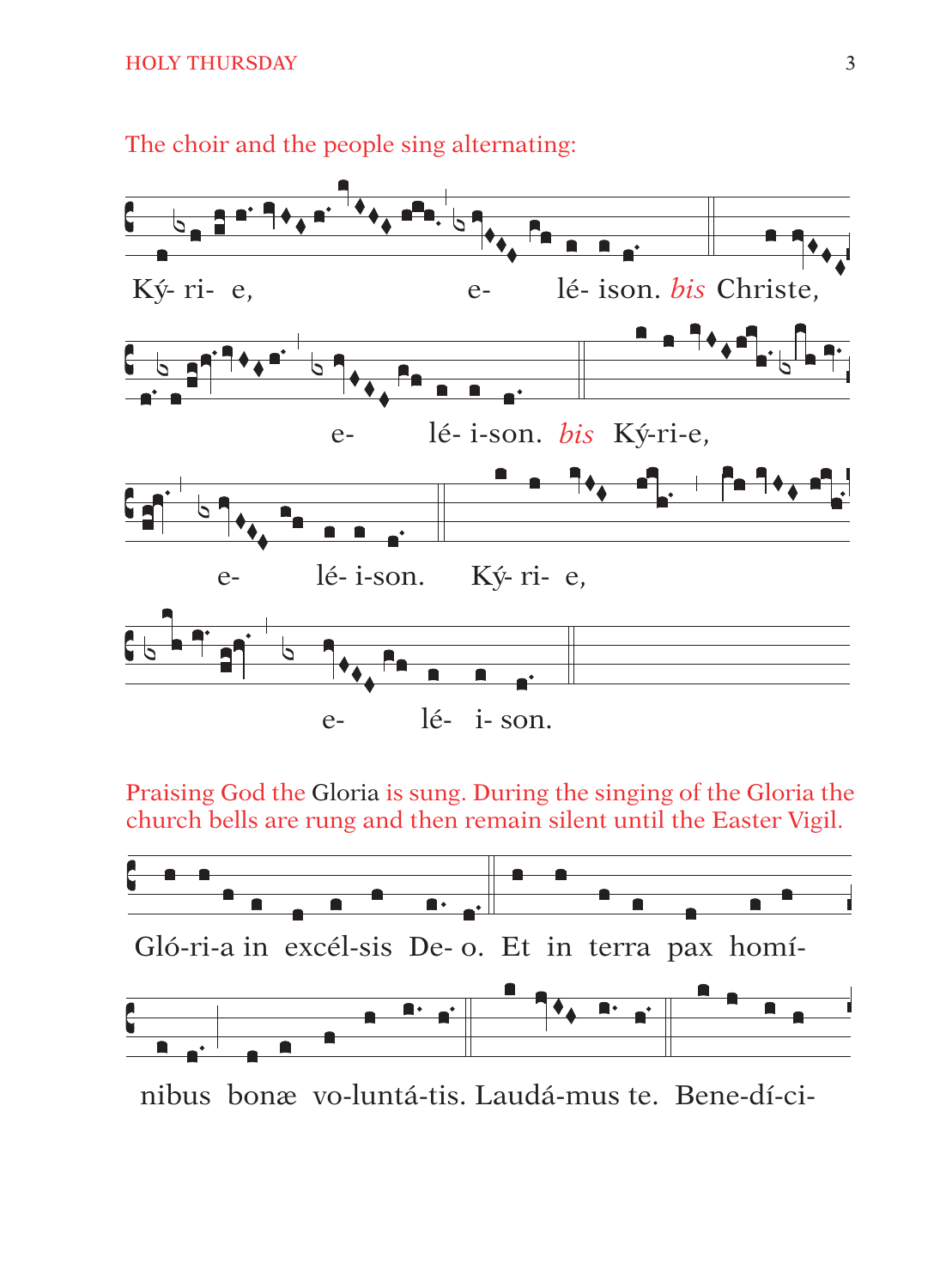**HOLY THURSDAY** 



peccáta mundi, súsci-pe depre-ca-ti-ónem no-stram.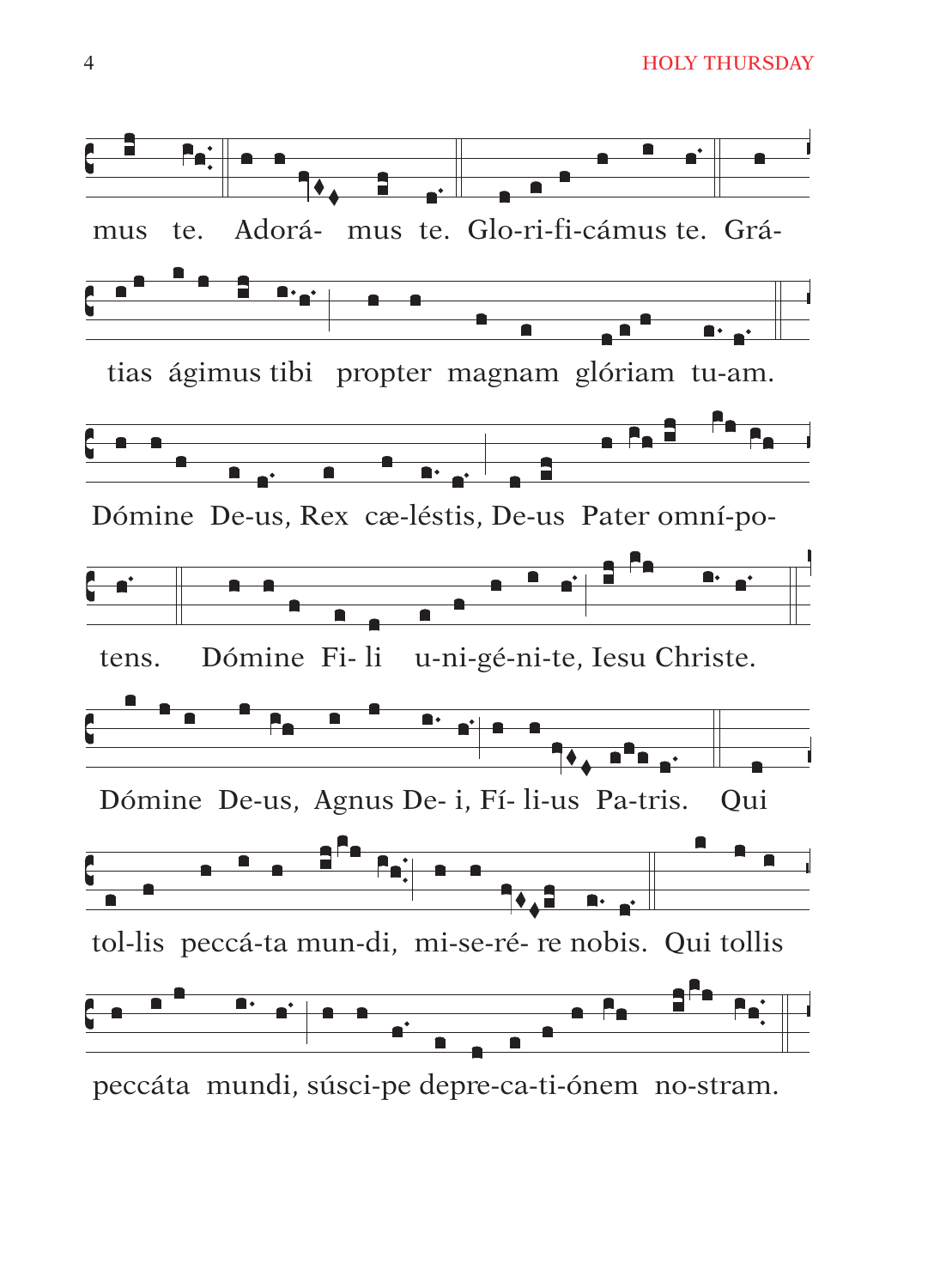

# **Opening Prayer**

Orémus

Sacratíssimam, Deus, frequentántibus Cenam, in qua Unigénitus tuus, morti se traditúrus, novum in sæcula sacrifícium dilectionísque suæ convívium Ecclésiæ commendávit, da nobis, quæsumus, ut ex tanto mystério plenitúdinem caritátis hauriámus et vitæ Per Dóminum nostrum Iesum Christum, Fílium tuum, qui tecum vivit et regnat in unitáte Spíritus Sancti, Deus, per ómnia sæcula sæculorum. R<sub>/</sub> Amen.

Let us pray.

God our Father, we are gathered here to share in the supper which vour only Son left to His Church to reveal His love. He gave it to us when He was about to die and commanded us to celebrate it as the new and eternal sacrifice. We pray that in this Eucharist we may find the fullness of love and life. Grant this through our Lord Jesus Christ, your Son, who lives and reigns with you and the Holy Spirit, one God, for ever and ever. R. Amen.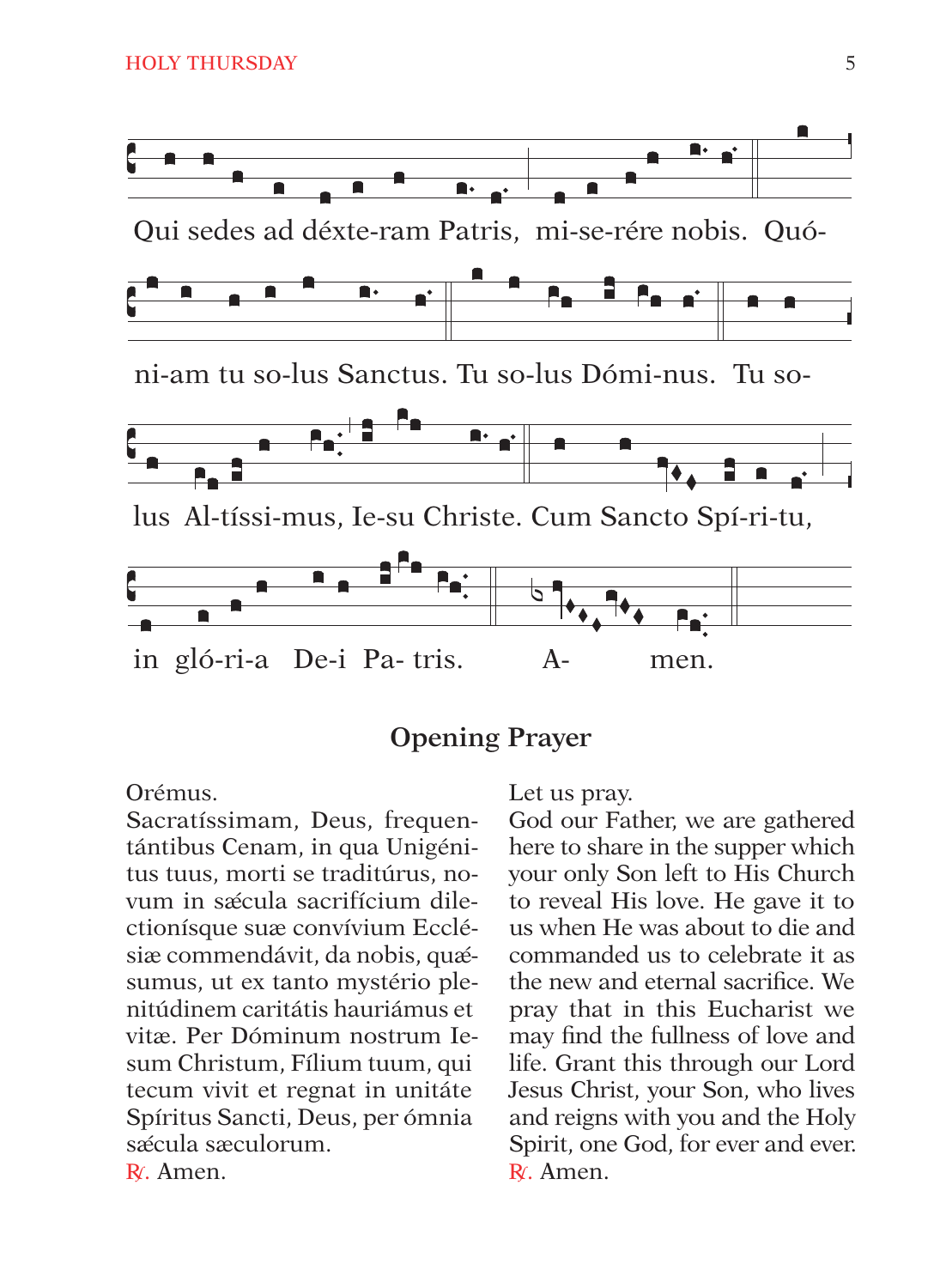# **First Reading**

A reading from the book of Exodus 12: 1-8.11-14

The Lord said to Moses and Aaron in the land of Egypt, "This month is to be the first of all the others for you, the first month of your year. Speak to the whole community of Israel and say,

'On the tenth day of this month each man must take an animal from the flock, one for each family: one animal for each household. If the household is too small to eat the animal, a man must join with his neighbour, the nearest to his house, as the number of persons requires. You must take into account what each can eat in deciding the number for the animal. It must be an animal without blemish, a male one year old; you may take it from either sheep or goats. You must keep it till the fourteenth day of the month when the whole assembly of the community of Israel shall slaughter it between the two evenings. Some of the blood must then be taken and put on the two doorposts and the lintel of the houses where it is eaten. That night, the flesh is to be eaten, roasted over the fire; it must be eaten with unleavened bread and bitter herbs. You shall eat it like this: with a girdle round your waist, sandals on your feet, a staff in your hand. You shall eat it hastily; it is a Passover in honor of the Lord. That night, I will go through the land of Egypt and strike down all the first-born in the land of Egypt, man and beast alike, and I shall deal out punishment to all the gods of Egypt, I am the Lord. The blood shall serve to mark the houses that you live in. When I see the blood I will pass over you and you shall escape the destroying plague when I strike the land of Egypt. This day is to be a day of remembrance for you, and you must celebrate it as a feast in the Lord's honor. For all generations you are to declare it a day of festival, for ever'."

Verbum Dómini. The Word of the Lord.

R∫. Deo grátias. R∫. Thanks be to God.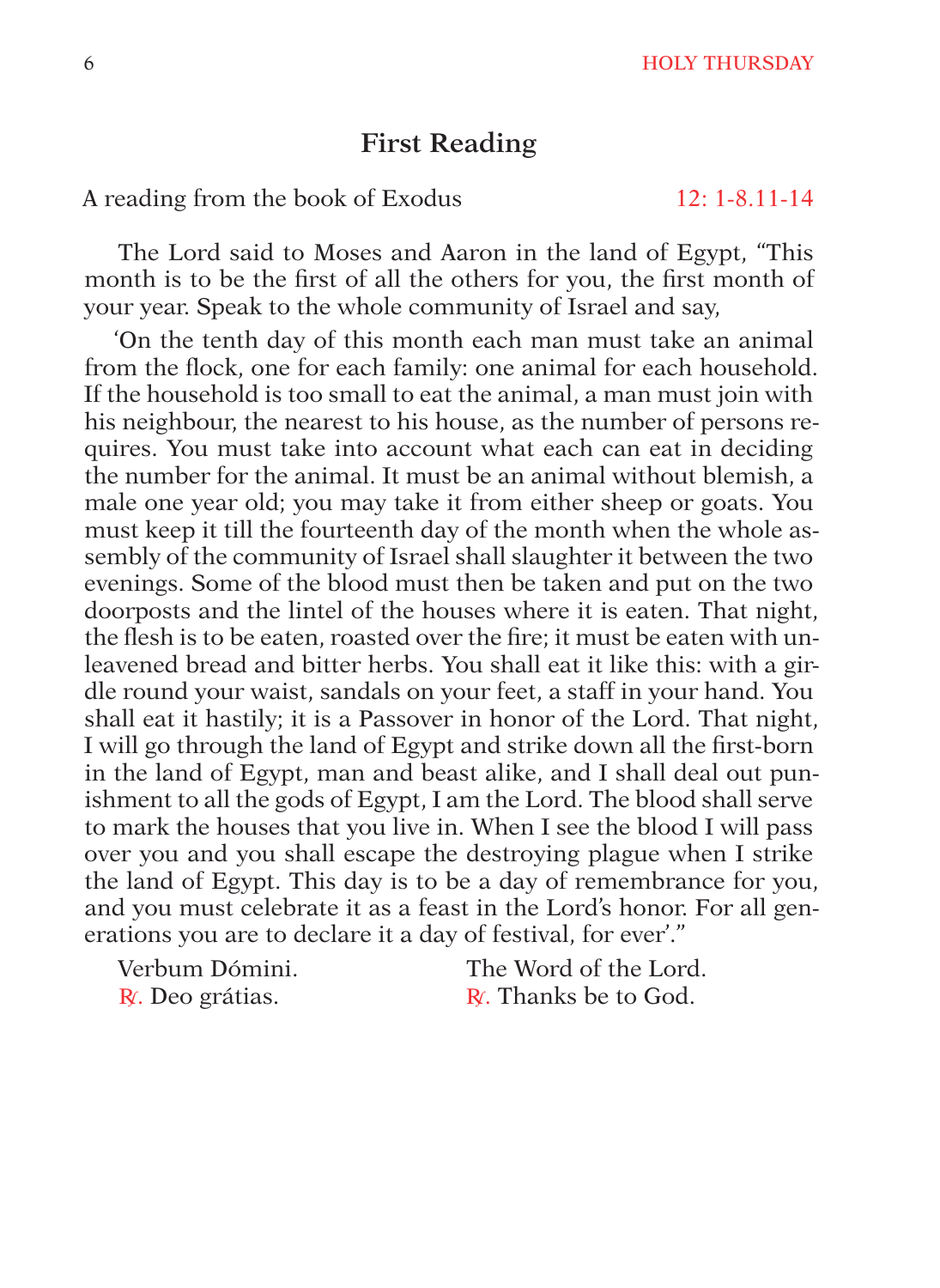# **Responsorial Psalm**

#### Psal 115: 12-13.15-16bc.17-18

R<sup>∫</sup> . Calix benedictiónis communicátio Sánguinis Christi est. Our blessing-cup is a communion with the Blood of Christ.

How can I repay the Lord for his goodness to me? The cup of salvation I will raise; I will call on the Lord's name. R∫.

O precious in the eyes of the Lord is the death of his faithful. Your servant, Lord, your servant am I; you have loosened my bonds. R∫.

A thanksgiving sacrifice I make: I will call on the Lord's name. My vows to the Lord I will fulfil before all his people. R∫.

# **Second Reading**

A reading from the first letter of St Paul to the Corinthians 11: 23-26

 This is what I received from the Lord, and in turn passed on to you: that on the same night that He was betrayed, the Lord Jesus took some bread, and thanked God for it and broke it, and He said, 'This is my Body, which is for you; do this as a memorial of me.' In the same way he took the cup after supper, and said, 'This cup is the new covenant in my Blood. Whenever you drink it, do this as a memorial of me.' Until the Lord comes, therefore, every time you eat this bread and drink this cup, you are proclaiming his death.

| Verbum Dómini.  | The Word of the Lord.       |
|-----------------|-----------------------------|
| R. Deo grátias. | <b>R.</b> Thanks be to God. |

# **Gospel Acclamation**

Mandátum novum do vobis, dicit Dóminus, ut diligátis ínvicem, sicut diléxi vos. I give you a new commandment: love one another as I have loved you.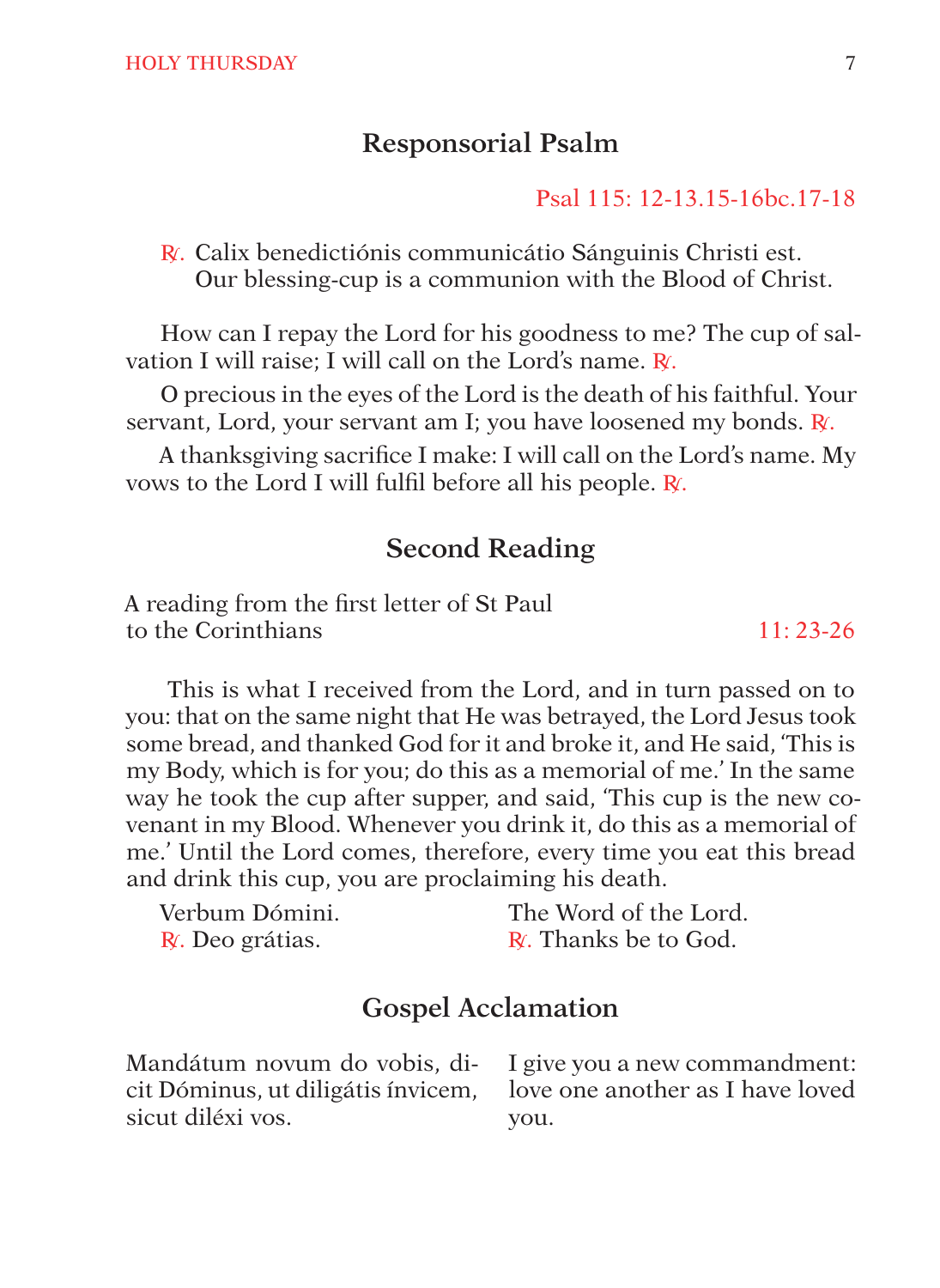#### Gospel



H Lécti-o sancti E-vangé-li-i se-cúndum Io-án-nem. A reading from the holy Gospel according to John. 13:1-15



R. Gló-ri-a ti-bi. Dó-mi-ne. Glory to you, Lord.

It was before the festival of the Passover, and Jesus knew that the hour had come for him to pass from this world to the Father. He had always loved those who were his in the world, but now he showed how perfect his love was.

They were at supper, and the devil had already put it into the mind of Judas Iscariot son of Simon, to betray him. Jesus knew that the Father had put everything into his hands, and that he had come from God and was returning to God, and he got up from table, removed his outer garment and, taking a towel, wrapped it round his waist; he then poured water into a basin and began to wash the disciples' feet and to wipe them with the towel he was wearing.

He came to Simon Peter, who said to him, 'Lord, are you going to wash my feet?' Jesus answered, 'At the moment you do not know what I am doing, but later you will understand.' 'Never!' said Peter 'You shall never wash my feet.' Jesus replied, 'If I do not wash you, you can have nothing in common with me.' 'Then, Lord,' said Simon Peter 'not only my feet, but my hands and my head as well!' Jesus said, 'No one who has taken a bath needs washing, he is clean all over. You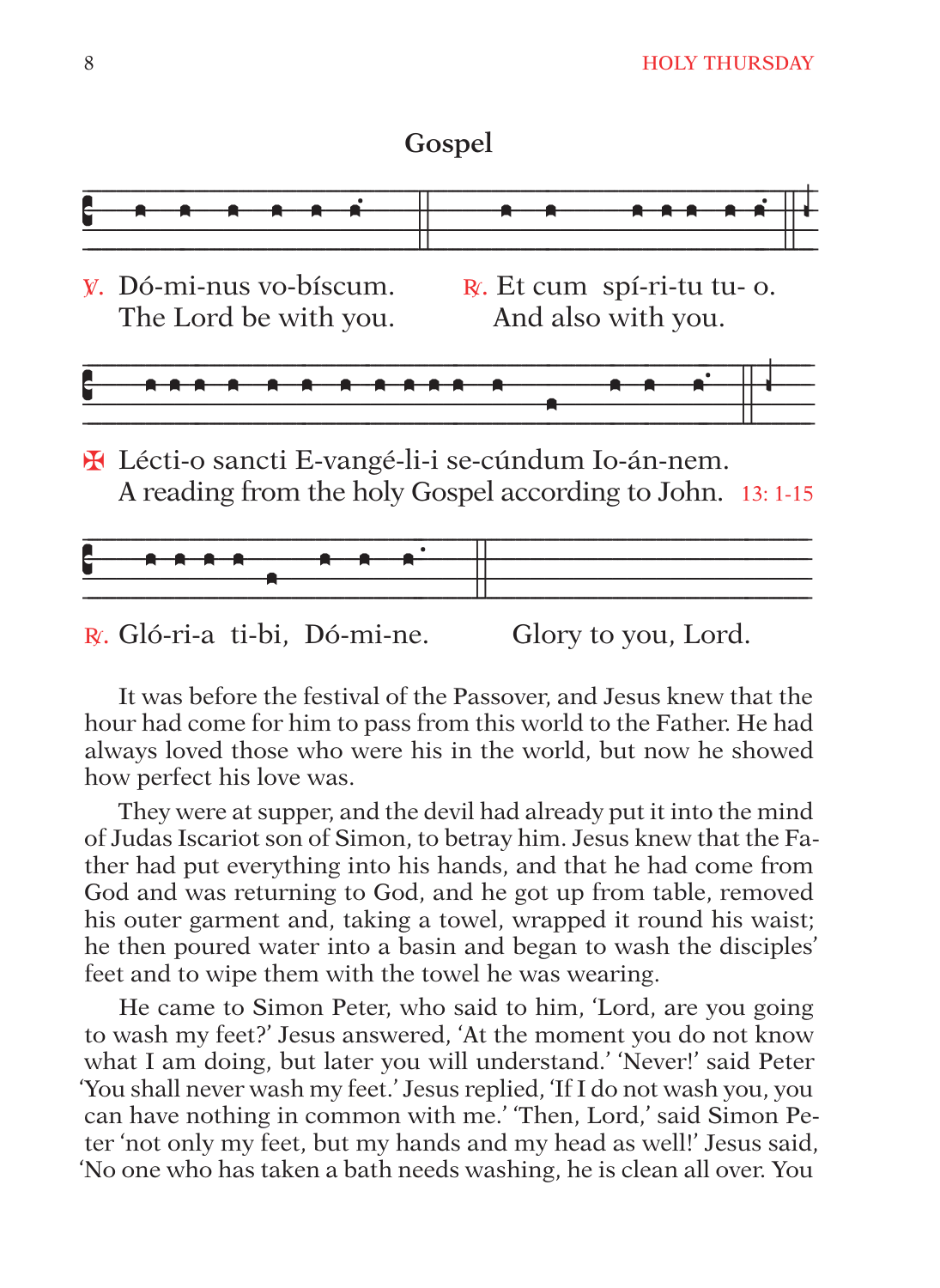#### **HOLY THURSDAY**

too are clean, though not all of you are.' He knew who was going to betray him, that was why he said, 'though not all of you are.'

When he had washed their feet and put on his clothes again he went back to the table. 'Do you understand,' he said, 'what I have done to you? You call me Master and Lord, and rightly; so I am. If I, then, the Lord and Master, have washed your feet, you should wash each other's feet. I have given you an example so that you may copy what I have done to you.'



| y. Ver-bum Dó-mi-ni. | $R$ . Laus ti-bi, Chri-ste. |
|----------------------|-----------------------------|
| The Gospel           | Praise to you,              |
| of the Lord.         | Lord Jesus Christ.          |

During the homily, the Celebrant addresses the principal mysteries which are commemorated in this Mass: the institution of the Eucharist, the institution of the priesthood, and Christ's commandment of brotherly love.

The Profession of Faith (Creed) is not said.

# Prayer of the Faithful

#### The Celebrant:

In hac sollémni celebratióne Missæ in Cena Dómini, in qua recólimus institutiónem sacræ Eucharístiæ et órdinis sacerdotális necnon et mandátum Dómini de caritáte fratérna, intercedénte Beáta María Vírgine, Matre Dei ac Matre nostra. Deum húmiles exorémus ut preces nostras cleménter exáudiat

In this solemn celebration of the Mass in Cena Domini in which we remember the institution of the Holy Eucharist and of the priesthood, and also Christ's commandment of brotherly love. through the intercession of the Blessed Virgin Mary, Mother of God and our Mother, we humbly beg God to hear mercifully our prayer.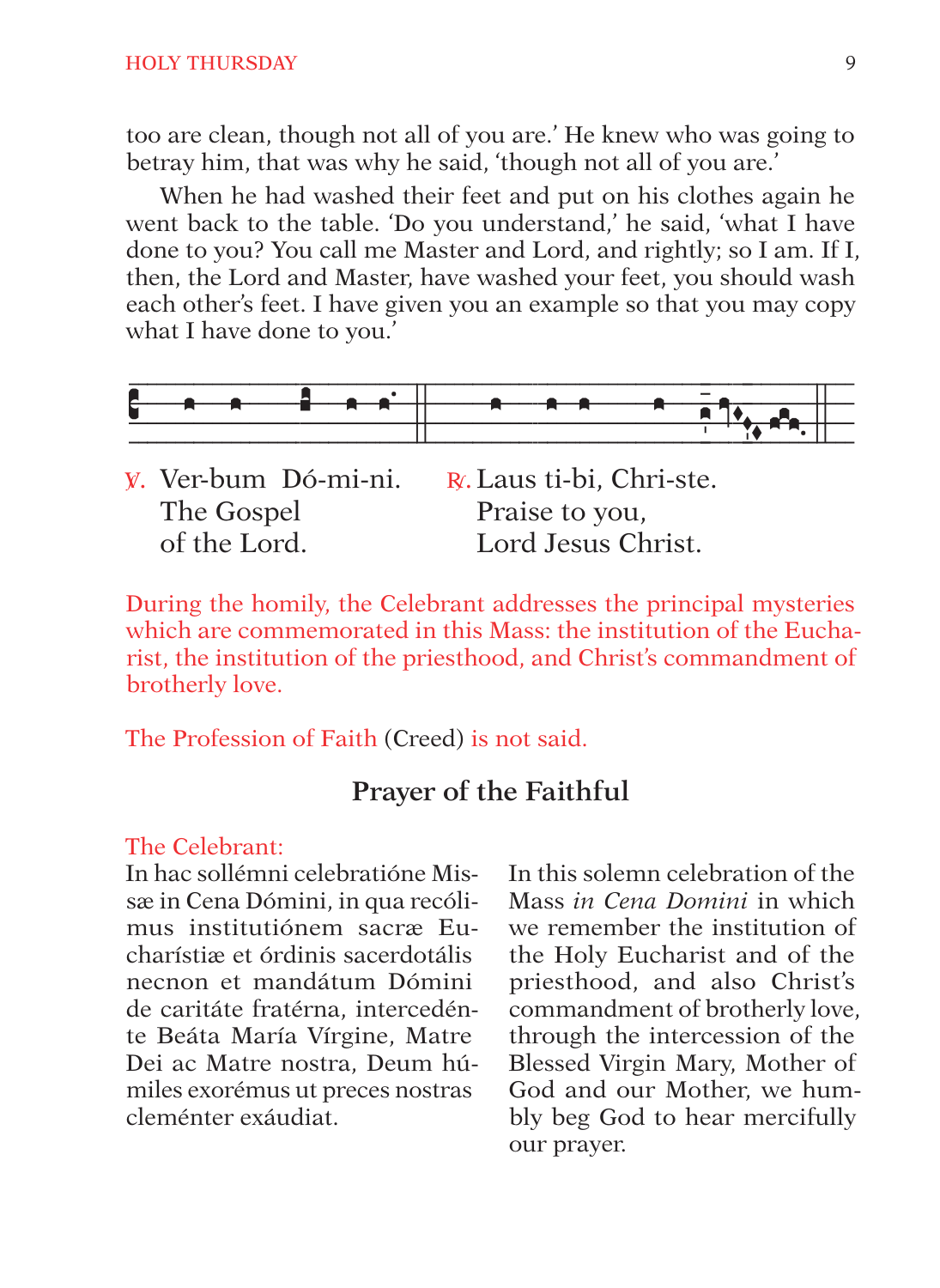#### The Lector:

Per il Santo Padre, i Vescovi, i Presbiteri e i Diaconi: perché vivano il loro sacerdozio come servizio instancabile e come donazione ai fratelli nei quali è presente Cristo Signore.

Orémus.

R<sup>∫</sup> . Te rogámus, audi nos.

Pour que tous les hommes sachent accueillir le don de la réconciliation que le Père leur offre en son Fils crucifié, et pour que, éclairés par la sagesse de la Croix, ils découvrent dans le Christ le chemin unique et vrai qui conduit à la liberté et à la paix. Orémus.

R√. Te rogámus, audi nos.

Für den Vater und den Prälaten des Opus Dei, Bischof Javier Echevarría: damit der Herr ihm in seiner Sorge als Hirte der Prälatur Opus Dei helfen und seine Anliegen für das Wohl der Kirche und der Seelen erhören möge. Orémus.

R<sup>∫</sup> . Te rogámus, audi nos.

For the Holy Father, the Bishops, Priests and Deacons, that they may live their priesthood as a tireless service and self-giving to their brothers and sisters in whom Christ is present. Let us pray.

R. Lord, hear our prayer.

For all men and women, that they may know how to accept the gift of reconciliation that God the Father offers through his crucified Son, and that enlightened by the wisdom of the Cross they may discover in Christ the only true path that leads to liberty and peace. Let us pray.

R∫. Lord, hear our prayer.

For the Father and Bishop Prelate of Opus Dei, Msgr. Javier Echevarría: that God may continue to guide his steps as Shepherd at the head of the Prelature of Opus Dei and receive mercifully the intentions that he carries in his heart for the good of the Church and all souls. Let us pray.

R<sup>∫</sup> . Lord, hear our prayer.

So that we who share the Bread of Life may serve our brothers and sisters always, living an authentic charity with our family, in the workplace or school, and in the local community and society as a whole. Orémus. Let us pray.

R<sup>∫</sup> . Te rogámus, audi nos.

R∟ Lord, hear our prayer.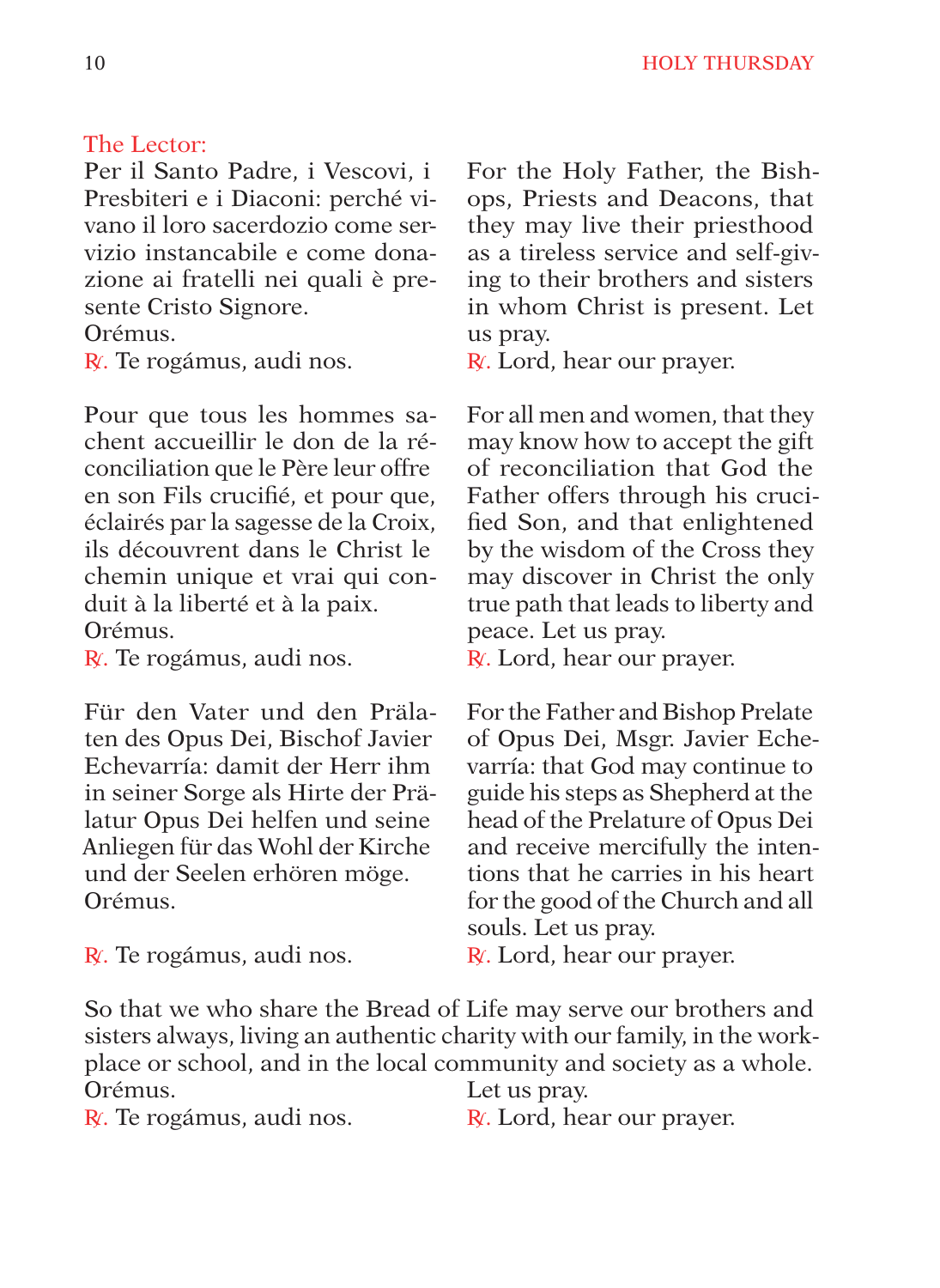#### The Celebrant:

Deus, qui per Sanctum Iosephmaríam, Conditórem Operis Dei, terræ vias divínas aperíre dignátus es; concéde nobis ut univérsa moménta cunctáque vitæ adiúncta in occasiónes convertámus Te diligéndi, et serviéndi cum gáudio et simplicitáte Ecclésiæ Sanctæ, Románo Pontífici et ómnibus animábus. Per Christum Dóminum nostrum. R<sup>∫</sup> . Amen.

O God, through the intercession of Saint Josemaría, founder of Opus Dei, you deigned to open the divine paths of the earth. Grant that we may learn to turn all the circumstances and events of our lives into occasions of loving you and serving the Church, the Pope and all souls with joy and simplicity. Through Christ our Lord.

R<sup>∫</sup> . Amen.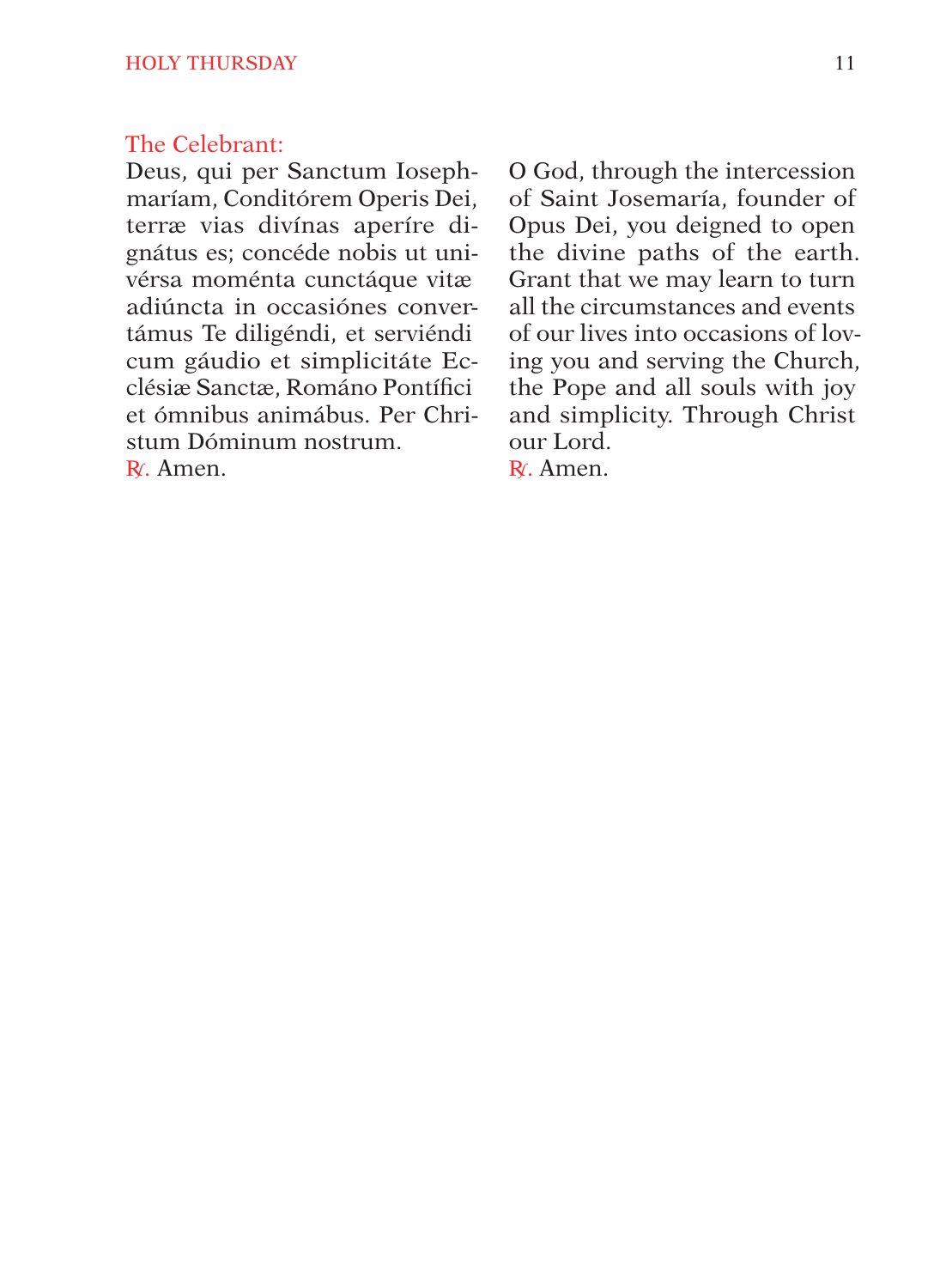# **LITURGY OF THE EUCHARIST**

**Offertory Song**



U- bi cá- ri- tas est ve- ra, De- us i- bi est.

Antiphona. Ubi cáritas est vera, Deus ibi est.

V<sup>∫</sup> . Congregávit nos in unum Christi amor.

V<sup>∫</sup> . Exsultémus et in ipso iucundémur.

V<sup>∫</sup> . Timeámus et amémus Deum vivum.

V<sup>∫</sup> . Et ex corde diligámus nos sincéro.

Antiphona. Ubi cáritas est vera, Deus ibi est.

V<sup>∫</sup> . Simul ergo cum in unum congregámur:

V<sup>∫</sup> . Ne nos mente dividámur, caveámus.

V<sup>∫</sup> . Cessent iúrgia malígna, cessent lites.

V<sup>∫</sup> . Et in médio nostri sit Christus Deus.

Antiphona. Ubi cáritas est vera, Deus ibi est.

V<sup>∫</sup> . Simul quoque cum beátis videámus

V<sup>∫</sup> . Gloriánter vultum tuum, Christe Deus:

V<sup>∫</sup> . Gáudium, quod est imménsum atque probum,

V. Sǽcula per infiníta sæculórum. Amen.

Antiphon. Where charity and love are found, there is God.

V. The love of Christ has gathered us together into one.

V<sup>∫</sup> . Let us rejoice and be glad in him.

V. Let us fear and love the living God,

V. and love each other from the depths of our heart.

Antiphon. Where charity and love are found, there is God.

V Therefore when we are together,

V. let us take heed not be divided in mind.

V<sup>∫</sup> . Let there be an end to bitterness and quarrels, and end to strife,

V<sup>∫</sup> . and in our midst be Christ our God.

Antiphon. Where charity and love are found, there is God.

**V**. And, in company with the blessed,

V<sup>∫</sup> . may we see your face in glory, Christ our God,

V<sup>∫</sup> . pure and unbounded joy

V. for ever and ever. Amen.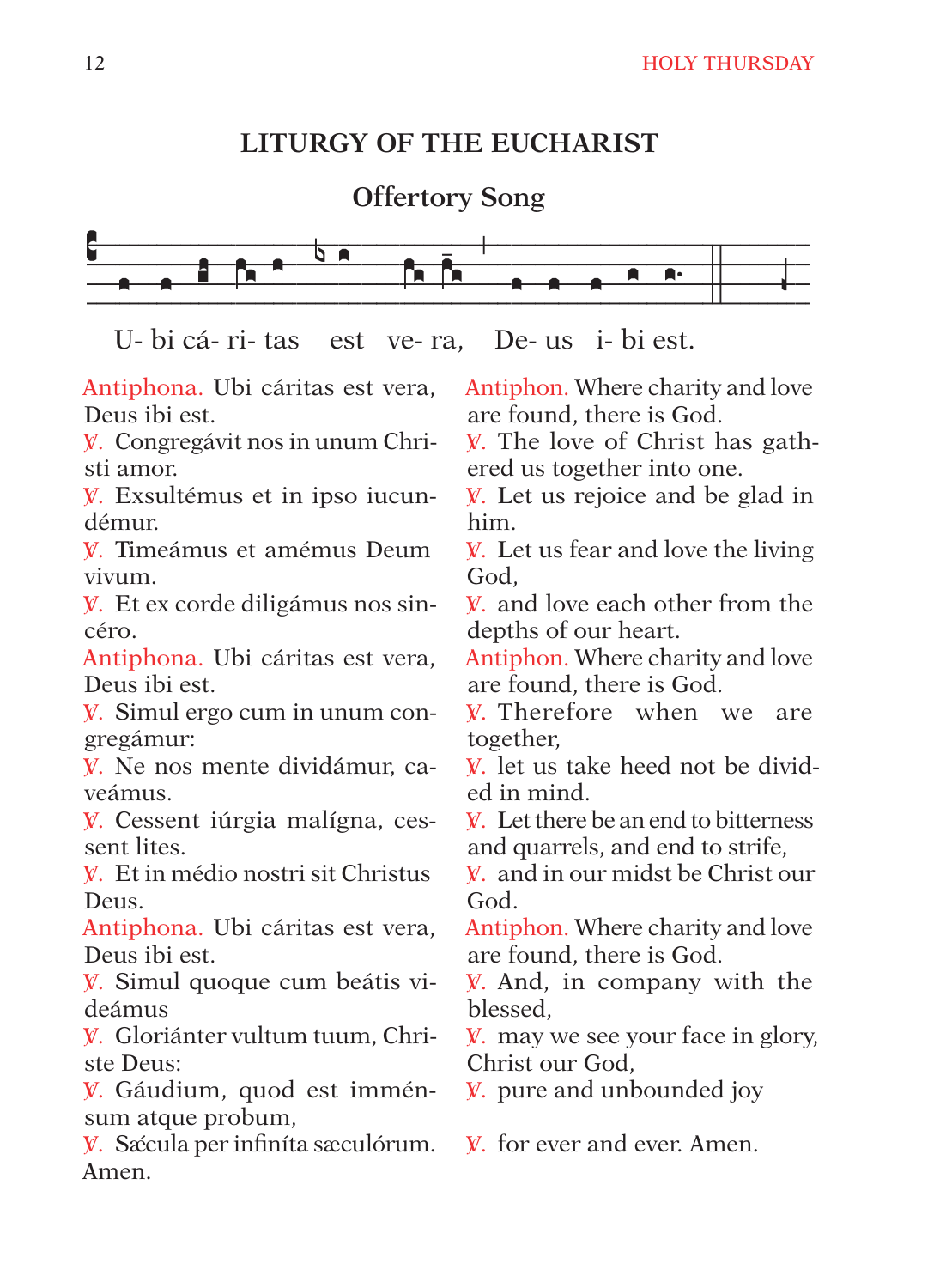#### The Celebrant, standing at the altar, takes the paten with the bread and says inaudibly:

Benedíctus es, Dómine, Deus univérsi, quia de tua largitáte accépimus panem, quem tibi offérimus, fructum terræ et óperis mánuum hóminum: ex quo nobis fiet panis vitæ.

R⊆ Benedíctus Deus in sǽcula.

Blessed are you, Lord, God of all creation. Through your goodness we have this bread to offer, which earth has given and human hands have made. It will become for us the bread of life.

R⊄ Blessed be God for ever.

#### The Deacon or the Celebrant pours wine and a little bit of water into the chalice, saying inaudibly:

Per huius aquæ et vini mystérium eius efficiámur divinitátis consórtes, qui humanitátis nostræ fíeri dignátus est párticeps.

By the mystery of this water and wine may we come to share in the divinity of Christ, who humbled himself to share in our humanity.

# Then the Celebrant takes the chalice with the wine and says inaudibly:

Benedíctus es, Dómine, Deus univérsi, quia de tua largitáte accépimus vinum, quod tibi offérimus, fructum vitis et óperis mánuum hóminum, ex quo nobis fiet potus spiritális.

R⊖ Benedíctus Deus in sǽcula.

Blessed are you, Lord, God of all creation. Through your goodness we have this wine to offer, fruit of the vine and work of human hands. It will become our spiritual drink.

R∫ Blessed be God for ever.

#### The Celebrant bows and says inaudibly:

In spíritu humilitátis et in ánimo contríto suscipiámur a te, Dómine; et sic fiat sacrifícium nostrum in conspéctu tuo hódie, ut pláceat tibi, Dómine Deus.

Lord God, we ask you to receive us and be pleased with the sacrifice we offer you with humble and contrite hearts.

#### After the Celebrant incenses the offerings, he washes his hands, saying inaudibly:

Lava me, Dómine, ab iniquitáte mea, et a peccáto meo munda me. Lord, wash away my iniquity; cleanse me from my sin.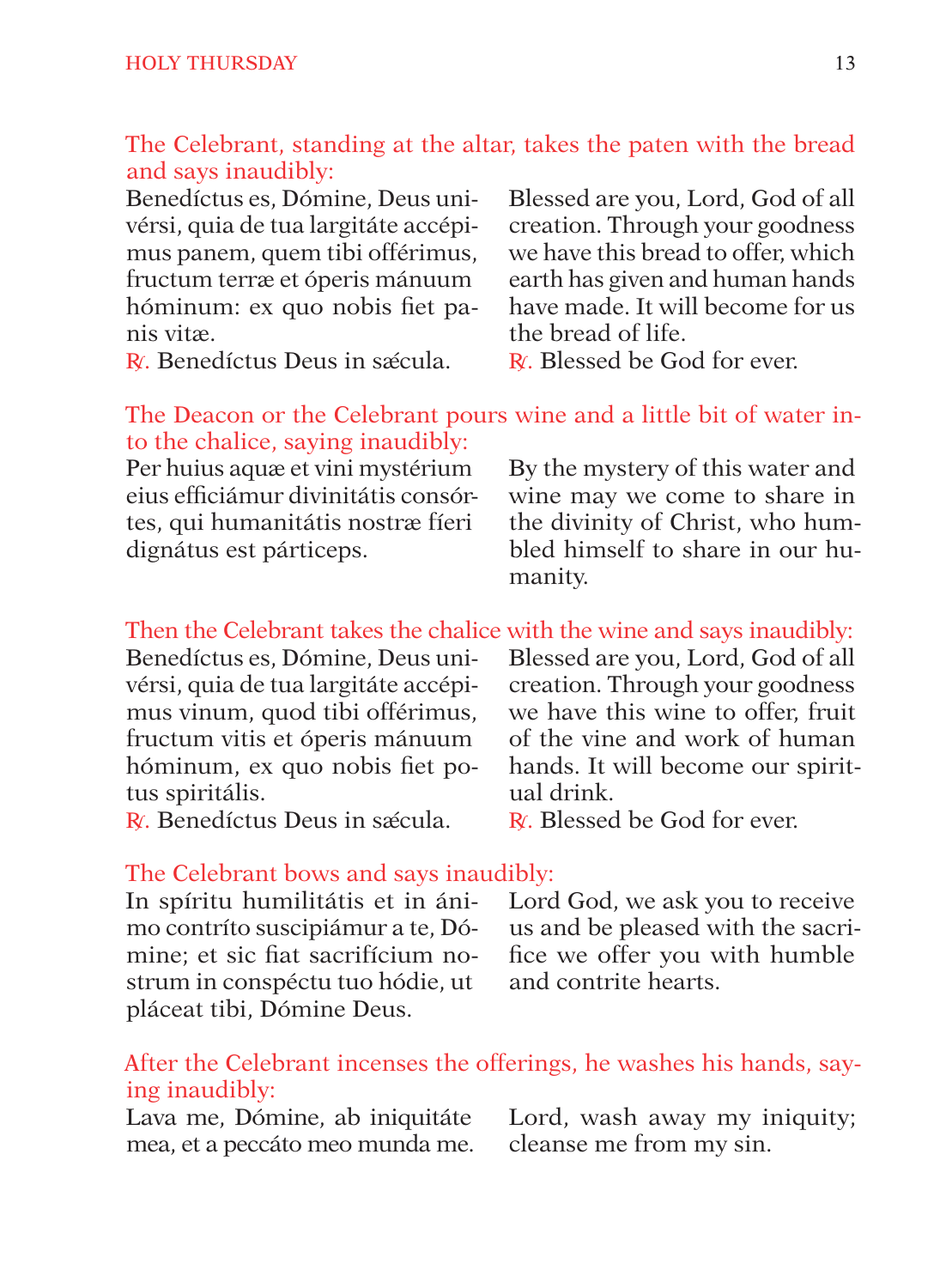# The Celebrant:

Oráte, fratres: ut meum ac vestrum sacrifícium acceptábile fiat apud Deum Patrem omnipoténtem.

R∫. Suscípiat Dóminus sacrifícium de mánibus tuis ad laudem et glóriam nóminis sui, ad utilitátem quoque nostram totiúsque Ecclésiæ suæ sanctæ.

Pray, brethren, that our sacrifice may be acceptable to God, the almighty Father.

R∫. May the Lord accept the sacrifice at your hands for the praise and glory of his name, for our good, and the good of all his Church.

# **Prayer over the Gifts**

Concéde nobis, quæsumus, Dómine, hæc digne frequentáre mystéria, quia, quóties huius hóstiæ commemorátio celebrátur, opus nostræ redemptiónis exercétur. Per Christum. R∕ Amen

Lord, make us worthy to celebrate these mysteries. Each time we offer this memorial sacrifice the work of our redemption is accomplished. We ask this in the name of Jesus the Lord. R∕ Amen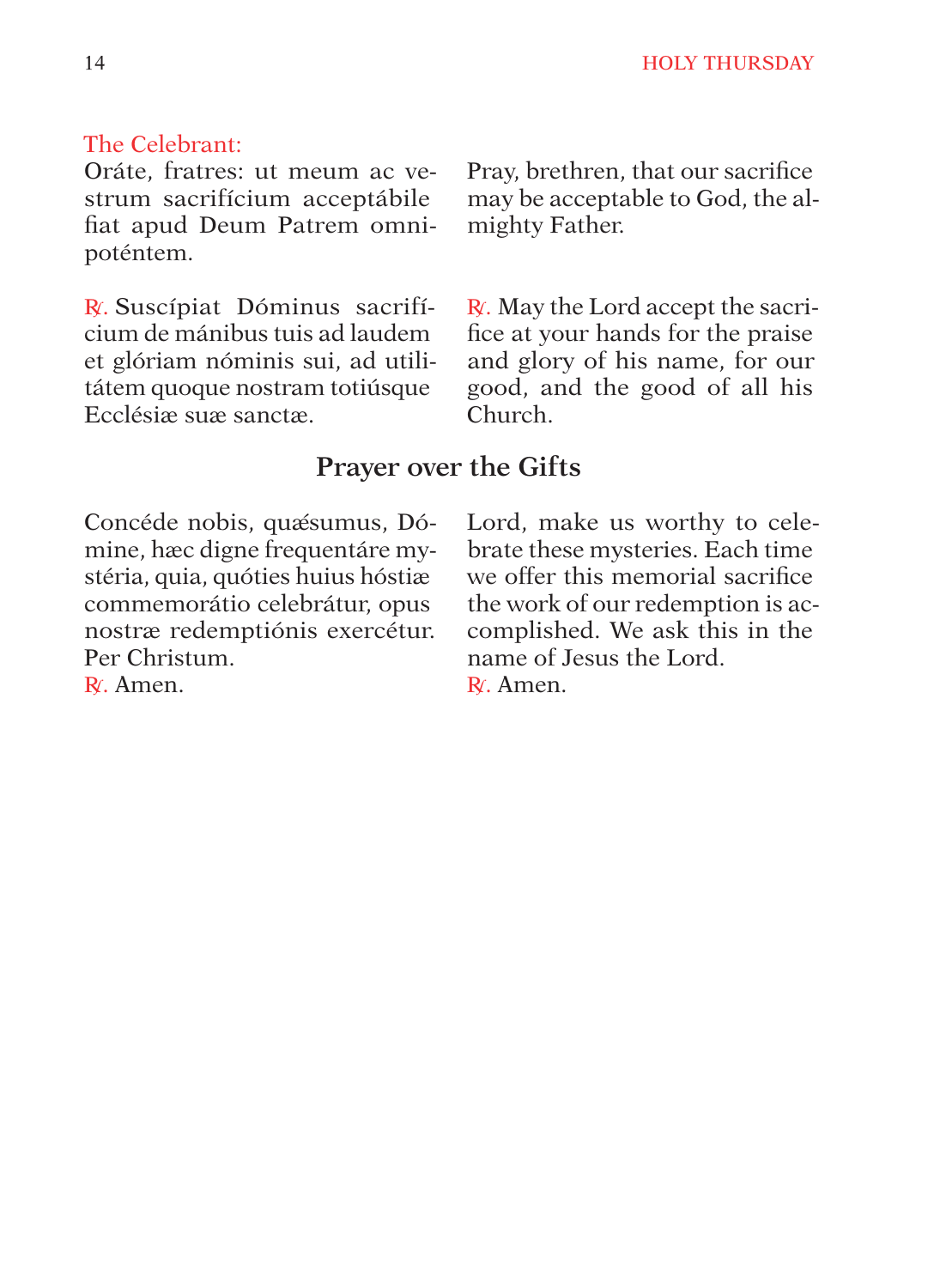# **EUCHARISTIC PRAYER I**

With the Eucharistic Prayer the celebration of the Mass reaches its center and summit. The priest, in the name of Christ *(in persona Christi)*, says the same words that Christ proclaimed during the Last Supper. The Eucharistic Prayer opens with a dialogue in which the priest invites the faithful to raise their hearts to God in prayer and thanksgiving. The priest also invites the people to unite themselves to him in the prayer which he addresses to God the Father, through Christ and by the power of the Holy Spirit, on behalf of the entire Church. The meaning of the Eucharistic Prayer is to unite all the faithful gathered for the celebration to Christ in offering the Sacrifice and in acknowledging God's greatness.

#### Preface



- V. Dó-minus vo-bíscum. The Lord be with you.
- $\mathbb{R}$ . Et cum spí-ri-tu tu-o. And also with you.



 $\mathbb{R}$ . Ha-bé-mus ad Dó-minum. V. Sursum cor-da. Lift up your hearts. We lift them up to the Lord.



V. Grá-ti- as a-gámus Dó-mi-no De- o nostro. Let us give thanks to the Lord our God.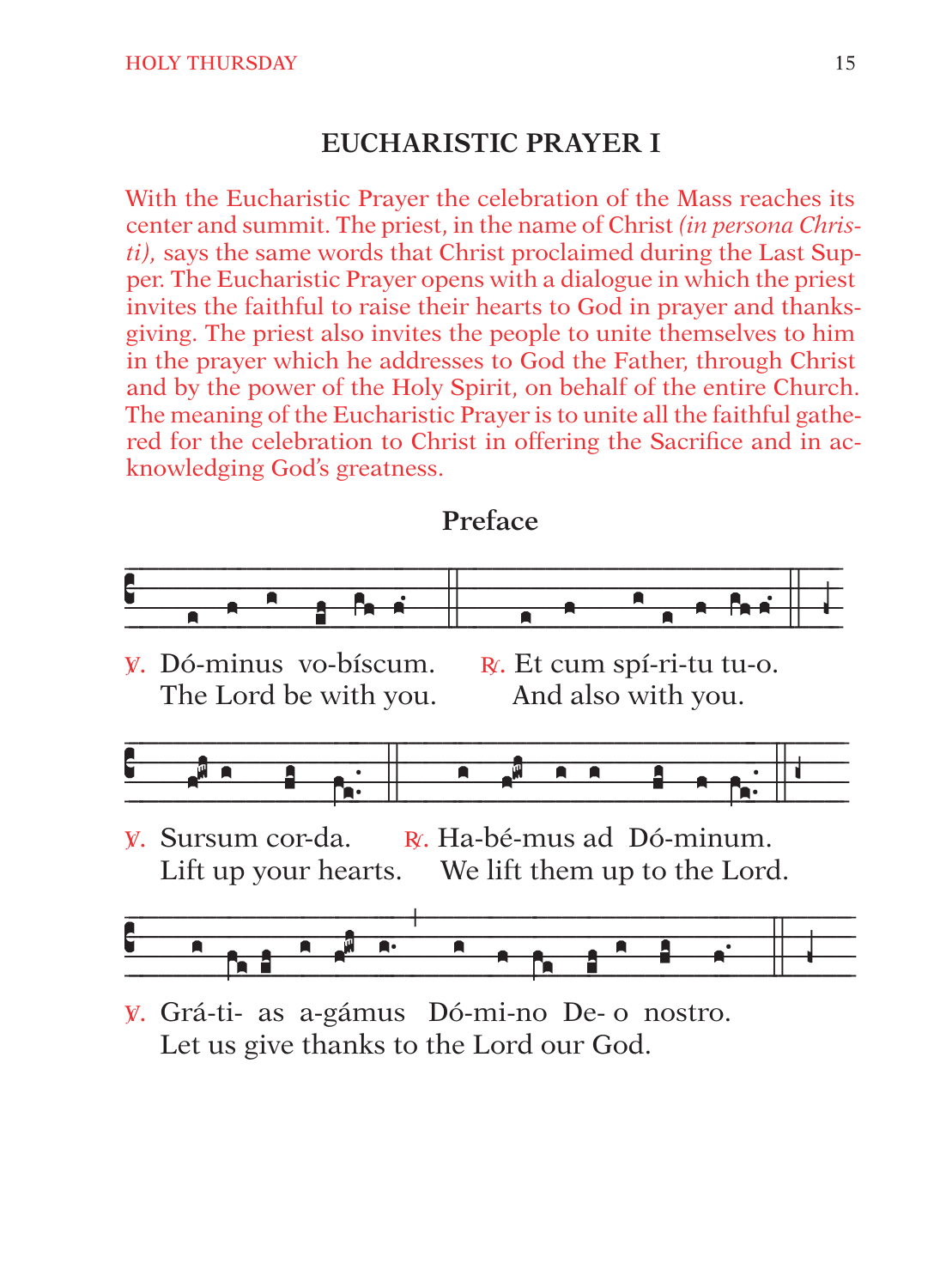

R∫. Di-gnum et iu-stum est. It is right to give him thanks and praise.

Vere dignum et iustum est, æquum et salutáre, nos tibi semper et ubíque grátias ágere: Dómine, sancte Pater, omnípotens ætérne Deus: per Christum Dóminum nostrum.

Qui, verus æternúsque Sacérdos, formam sacrifícii perénnis instítuens, hóstiam tibi se primus óbtulit salutárem, et nos, in sui memóriam, præcépit offérre. Cuius carnem pro nobis immolátam dum súmimus, roborámur, et fusum pro nobis sánguinem dum potámus, ablúimur.

Et ídeo cum Angelis et Archángelis, cum Thronis et Dominatiónibus, cumque omni milítia cæléstis exércitus, hymnum glóriæ tuæ cánimus, sine fine dicéntes:

Father, all-powerful and everliving God, we do well always and everywhere to give you thanks through Jesus Christ our Lord.

He is the true and eternal priest who established this unending sacrifice. He offered himself as a victim for our deliverance and taught us to make this offering in his memory. As we eat his body which he gave for us, we grow in strength. As we drink his blood which he poured out for us, we are washed clean.

Now, with angels and archangels, and the whole company of heaven, we sing the unending hymn of your praise: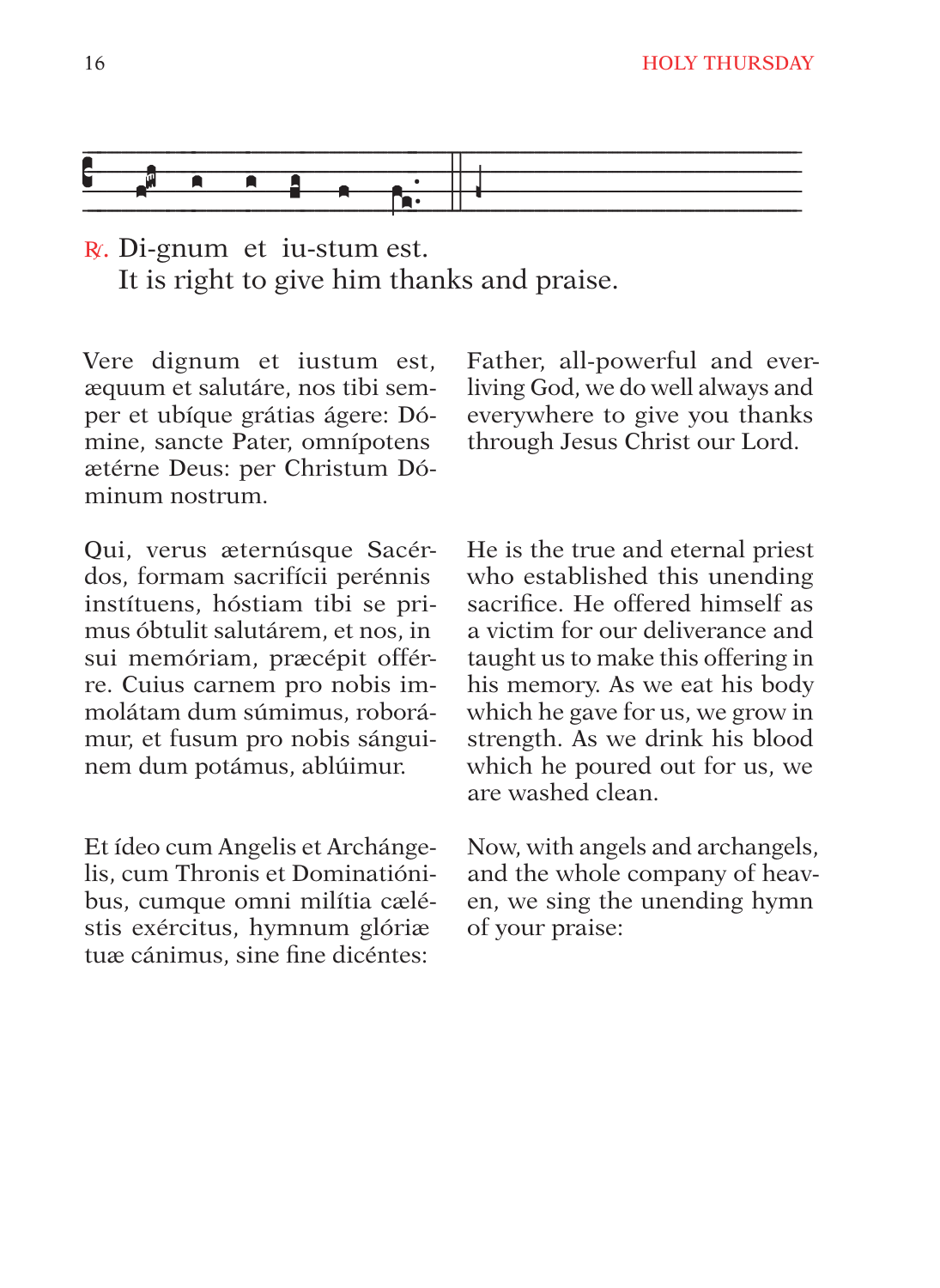

#### The Celebrant<sup>.</sup>

Te ígitur, clementíssime Pater, per Iesum Christum, Fílium tuum, Dóminum nostrum, súpplices rogámus ac pétimus, uti accépta hábeas et benedícas H hæc dona, hæc múnera, hæc sancta sacrifícia illibáta, in primis, quæ tibi offérimus pro Ecclésia tua sancta cathólica: quam pacificáre, custodíre, adunáre et régere dignéris toto orbe terrárum:

We come to you, Father, with praise and thanksgiving, through Jesus Christ your Son. Through him we ask you to accept and bless  $H$  these gifts we offer you in sacrifice. We offer them for your holy catholic Church, watch over it, Lord, and guide it; grant it peace and unity throughout the world. We offer them for N. our Pope, for N. our bishop, and for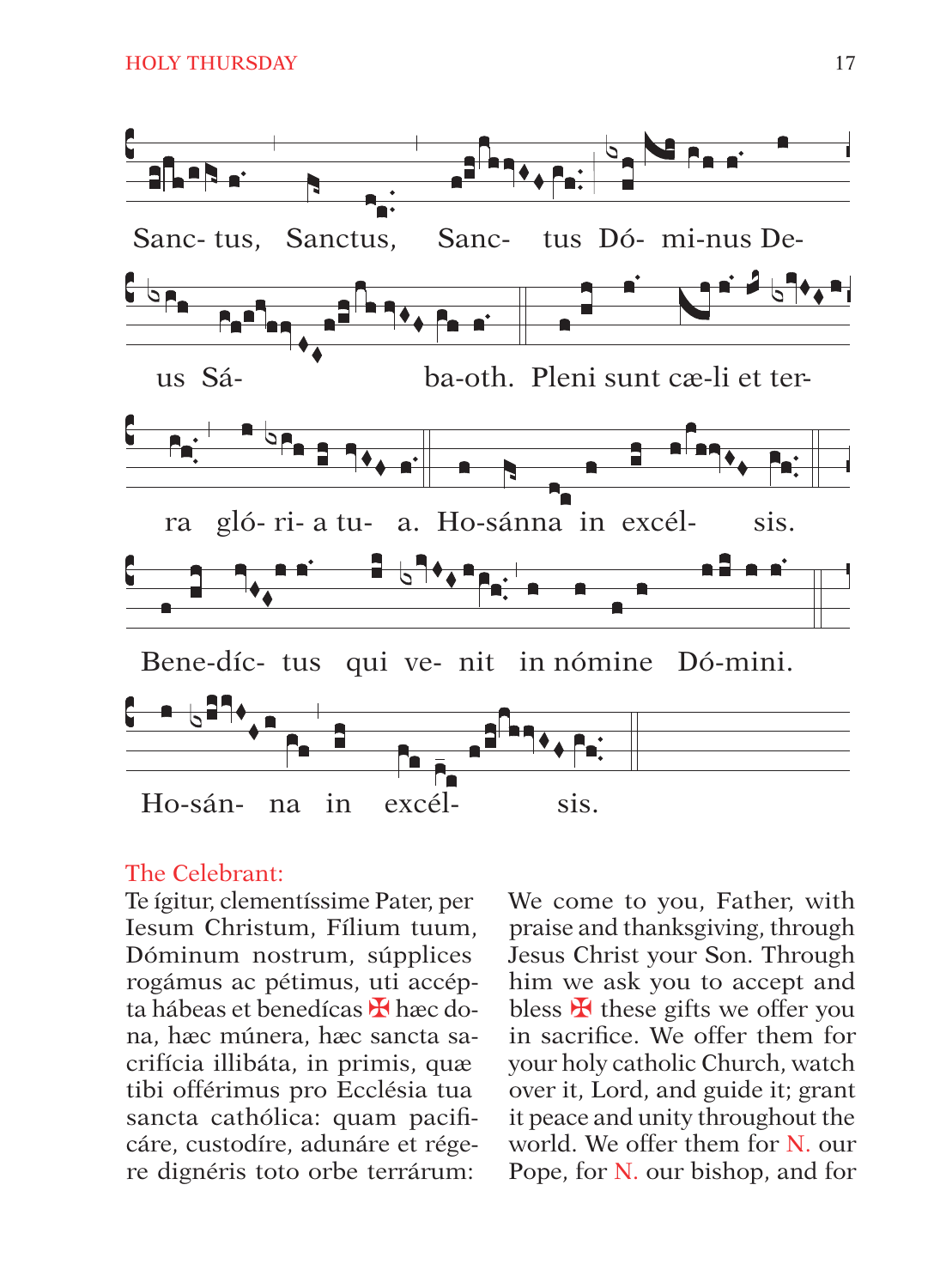una cum fámulo tuo Papa nostro N. et Antístite nostro N. et ómnibus orthodóxis atque cathólicæ et apostólicæ fídei cultóribus.

#### One of the Concelebrants:

Meménto, Dómine, famulórum famularúmque tuárum N. et N.

#### He prays for them briefly with hands joined. Then with hands extended, he continues:

et ómnium circumstántium, quorum tibi fides cógnita est et nota devótio, pro quibus tibi offérimus: vel qui tibi ófferunt hoc sacrifícium laudis, pro se suísque ómnibus: pro redemptióne animárum suárum, pro spe salútis et incolumitátis suæ: tibíque reddunt vota sua ætérno Deo, vivo et vero.

#### Another Concelebrant:

Communicántes, et diem sacratíssimum celebrántes, quo Dóminus noster Iesus Christus pro nobis est tráditus, sed et memóriam venerántes, in primis gloriósæ semper Vírginis Maríæ, Genetrícis eiúsdem Dei et Dómini nostri Iesu Christi: sed et beáti Ioseph, eiúsdem Vírginis Sponsi, et beatórum Apostolórum ac Mártyrum tuórum, Petri et Pauli, Andréæ, (Iacóbi, Ioánnis, Thomæ, Iacóbi, Philíppi, Bartholomæi, Matthæi, Simónis et Thaddæi: Lini, Cleti, Cleméntis, Xysti, Cor-

all who hold and teach the catholic faith that comes to us from the apostles.

Remember, Lord, your people, especially those for whom we now pray, N. and N.

Remember all of us gathered here before you. You know how firmly we believe in you and dedicate ourselves to you. We offer you this sacrifice of praise for ourselves and those who are dear to us. We pray to you, our living and true God, for our well-being and redemption.

In union with the whole Church we celebrate that day when Jesus Christ, our Lord, was betrayed for us. We honor Mary, the evervirgin mother of Jesus Christ our Lord and God. We honor Joseph, her husband, the apostles and martyrs Peter and Paul, Andrew, (James, John, Thomas, James, Philip, Bartholomew, Matthew, Simon and Jude; we honor Linus, Cletus, Clement, Sixtus, Cornelius, Cyprian, Lawrence, Chrysogonus, John and Paul, Cosmas and Damian) and all the saints.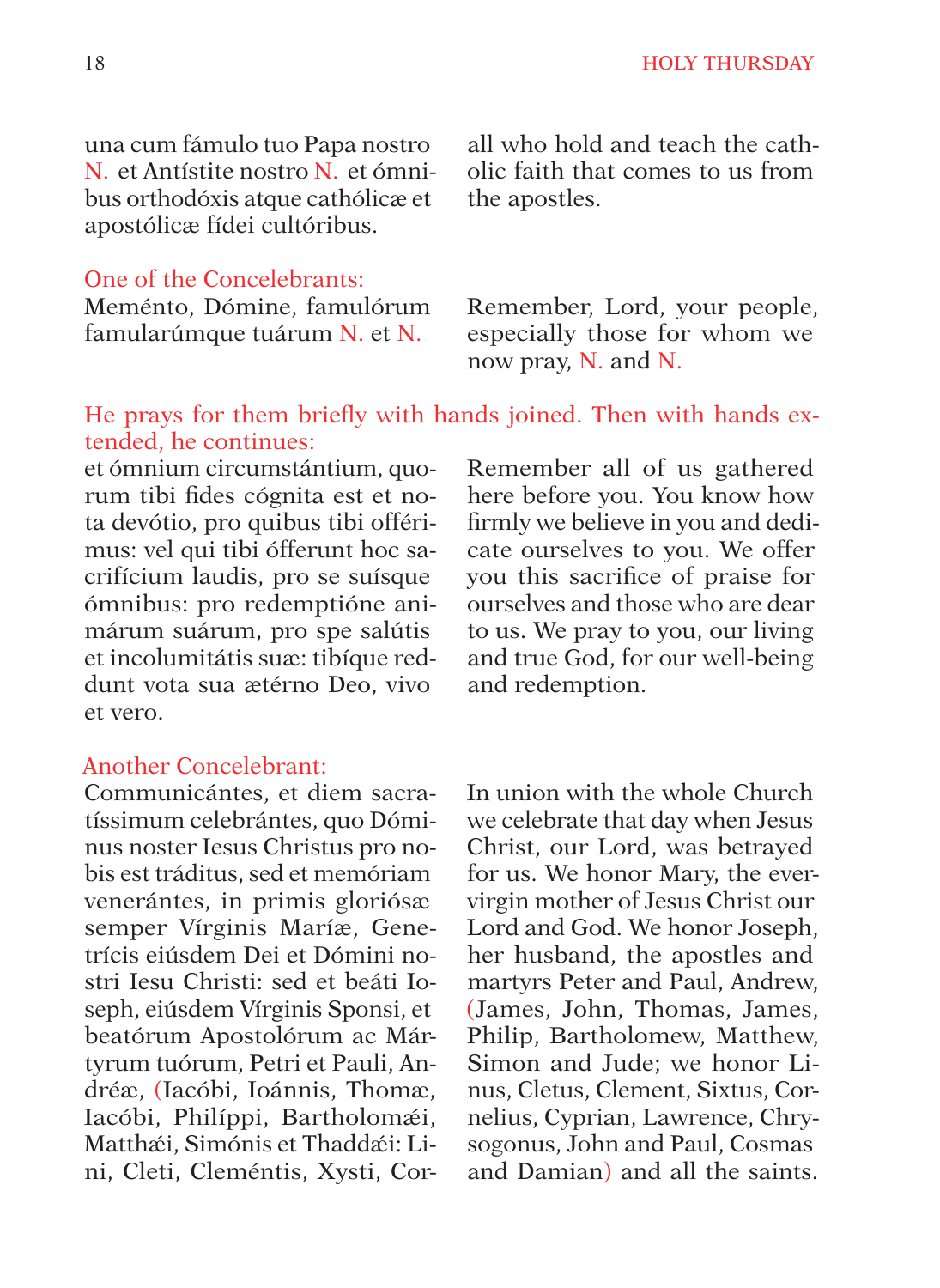nélii, Cypriáni, Lauréntii, Chrysógoni, Ioánnis et Pauli, Cosmæ et Damiáni) et ómnium Sanctórum tuórum; quorum méritis precibúsque concédas, ut in ómnibus protectiónis tuæ muniámur auxílio. (Per Christum Dóminum nostrum. Amen.)

The Celebrant:

Hanc ígitur oblatiónem servitútis nostræ, sed et cunctæ famíliæ tuæ, quam tibi offérimus ob diem, in qua Dóminus noster Iesus Christus trádidit discípulis suis Córporis et Sánguinis sui mystéria celebránda, quæ´sumus, Dómine, ut placátus accípias: diésque nostros in tua pace dispónas, atque ab ætérna damnatióne nos éripi et in electórum tuórum iúbeas grege numerári. (Per Christum Dóminum nostrum. Amen.)

#### The Concelebrants:

Quam oblatiónem tu, Deus, in ómnibus, quæ´sumus, benedíctam, adscríptam, ratam, rationábilem, acceptabilémque fácere dignéris: ut nobis Corpus et Sanguis fiat dilectíssimi Fílii tui, Dómini nostri Iesu Christi.

Qui, prídie quam pro nostra omniúmque salúte paterétur, hoc est hódie, accépit panem in sanctas ac venerábiles manus suas, et elevátis óculis in cælum ad te Deum Patrem suum omnipoténtem, tiMay their merits and prayers gain us your constant help and protection. (Through Christ our Lord. Amen.)

Father, accept this offering from your whole family in memory of the day when Jesus Christ, our Lord, gave the mysteries of his body and blood for his disciples to celebrate. Grant us your peace in this life, save us from final damnation, and count us among those you have chosen. (Through Christ our Lord. Amen.)

Bless and approve our offering; make it acceptable to you, an offering in spirit and in truth. Let it become for us the body and blood of Jesus Christ, your only Son, our Lord.

The day before he suffered to save us and all men, that is today, he took bread in his sacred hands and looking up to heaven, to you, his almighty Father, he gave you thanks and praise. He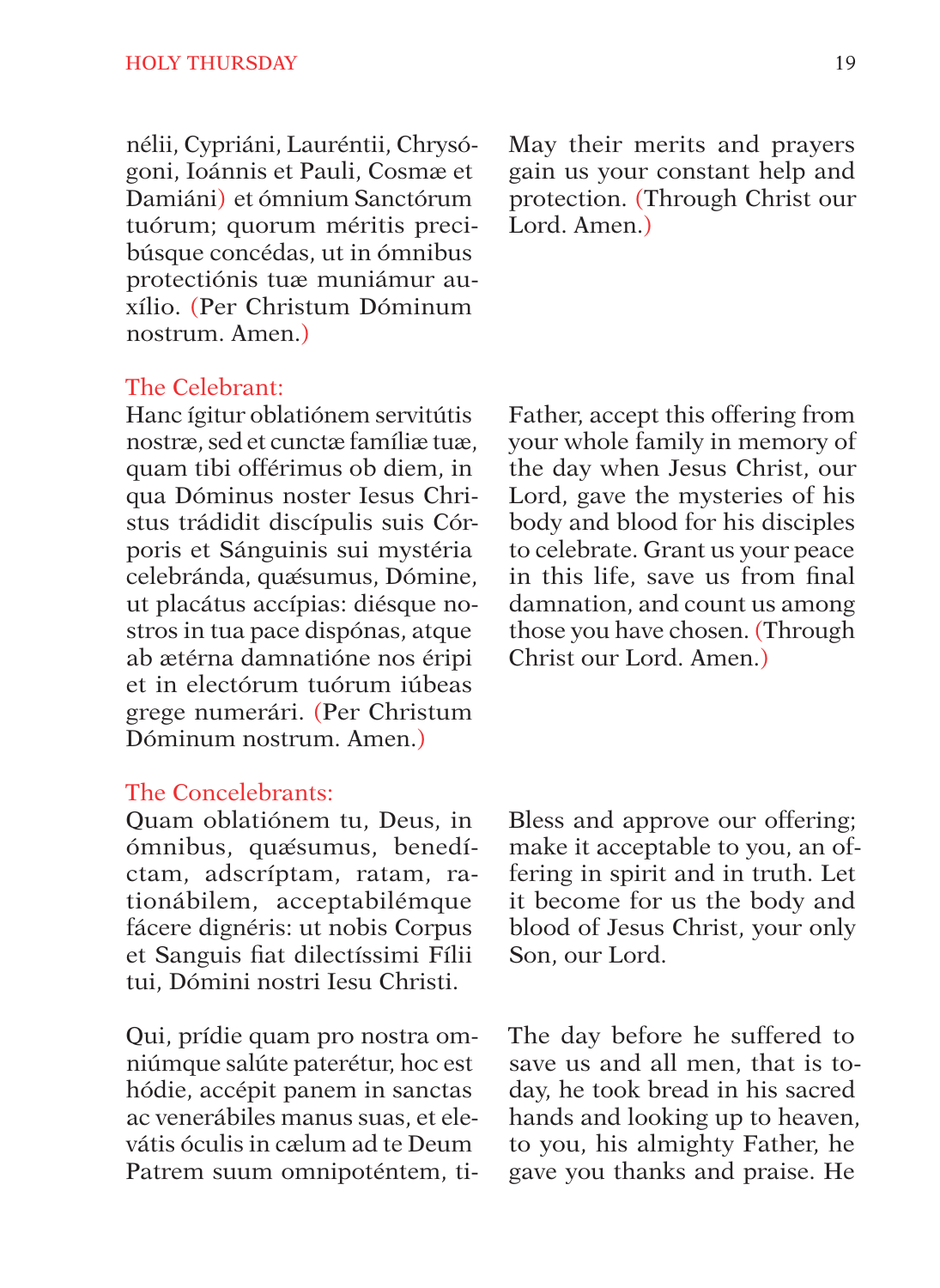bi grátias agens benedíxit, fregit, dedítque discípulis suis, dicens:

broke the bread, gave it to his disciples, and said:

# **Accípite et manducáte ex hoc omnes: hoc est enim Corpus meum, quod pro vobis tradétur.**

**Take this, all of you, and eat it: this is my Body which will be given up for you.**

The Celebrant shows the consecrated host to the people, places it on the paten, and genuflects in adoration.

Símili modo, postquam cenátum est, accípiens et hunc præclárum cálicem in sanctas ac venerábiles manus suas, item tibi grátias agens benedíxit, dedítque discípulis suis, dicens:

**Accípite et bíbite ex eo omnes: hic est enim calix Sánguinis mei novi et ætérni testaménti, qui pro vobis et pro multis effundétur in remissiónem peccatórum. Hoc fácite in meam commemoratiónem.** When supper was ended, he took the cup. Again he gave you thanks and praise, gave the cup to his disciples, and said:

**Take this, all of you, and drink from it: this is the cup of my Blood, the Blood of the new and everlasting covenant. It will be shed for you and for all so that sins may be forgiven. Do this in memory of me.**

The Celebrant shows the chalice to the people, places it on the corporal, and genuflects in adoration.

The Celebrant: Mystérium fídei.

Let us proclaim the mystery of faith.

#### And the people take up the acclamation:

Mortem tuam annuntiámus, Dómine, et tuam resurrectiónem confitémur, donec vénias.

Christ has died, Christ is risen, Christ will come again.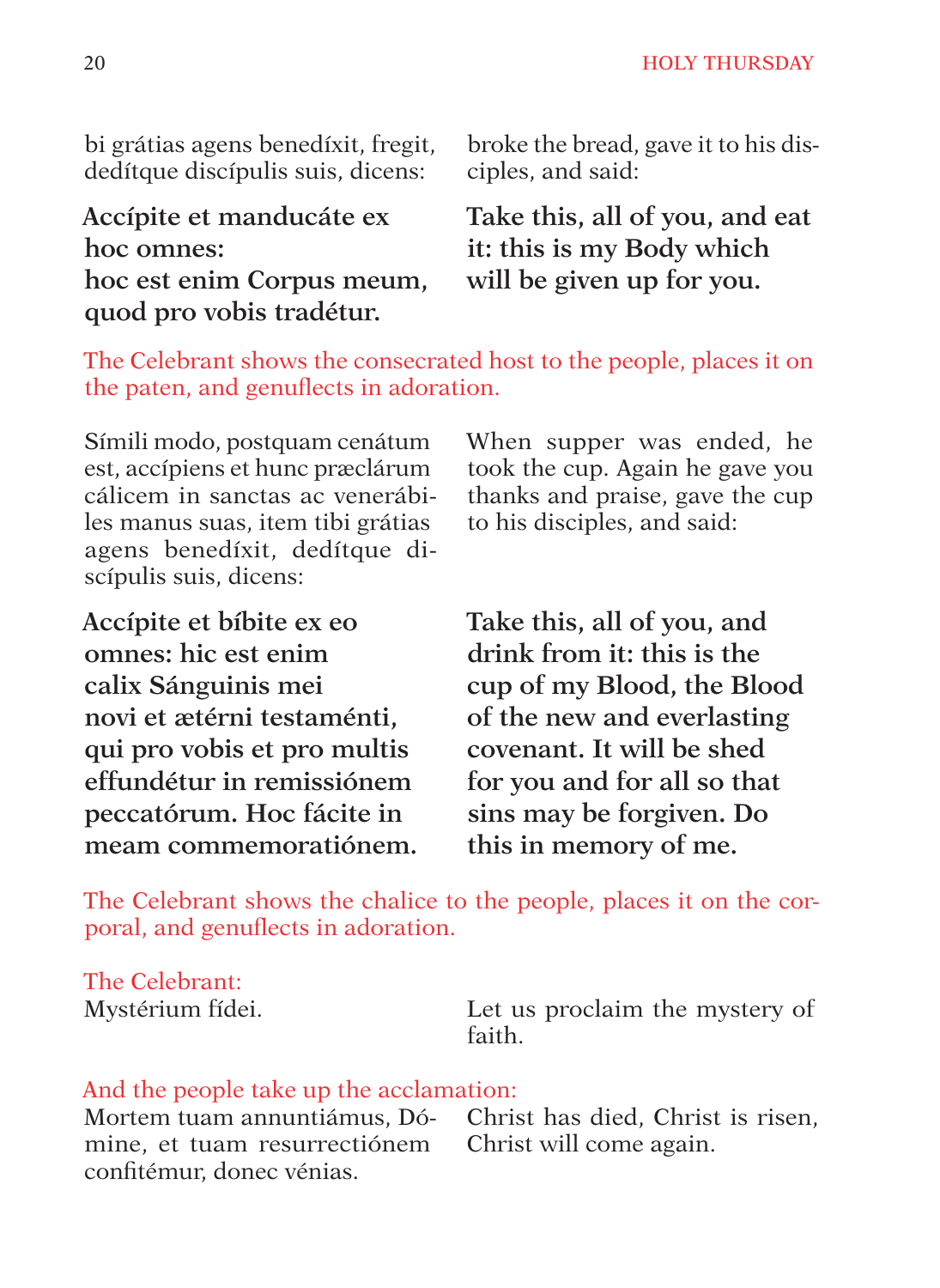#### The Concelebrants:

Unde et mémores, Dómine, nos servi tui, sed et plebs tua sancta, eiúsdem Christi, Fílii tui, Dómini nostri, tam beátæ passiónis, necnon et ab ínferis resurrectiónis, sed et in cælos gloriósæ ascensiónis: offérimus præcláræ maiestáti tuæ de tuis donis ac datis hóstiam puram, hóstiam sanctam, hóstiam immaculátam, Panem sanctum vitæ ætérnæ et Cálicem salútis perpétuæ.

Supra quæ propítio ac seréno vultu respícere dignéris: et accépta habére, sícuti accépta habére dignátus es múnera púeri tui iusti Abel, et sacrifícium Patriárchæ nostri Abrahæ, et quod tibi óbtulit summus sacérdos tuus Melchísedech, sanctum sacrifícium, immaculátam hóstiam.

Súpplices te rogámus, omnípotens Deus: iube hæc perférri per manus sancti Angeli tui in sublíme altáre tuum, in conspéctu divínæ maiestátis tuæ; ut, quotquot ex hac altáris participatióne sacrosánctum Fílii tui Corpus et Sánguinem sumpsérimus, omni benedictióne cælésti et grátia repleámur. (Per Christum Dóminum nostrum. Amen.)

### One of the Concelebrants:

Meménto étiam, Dómine, famulórum famularúmque tuárum

Father, we celebrate the memory of Christ, your Son. We, your people and your ministers, recall his passion, his resurrection from the dead, and his ascension into glory; and from the many gifts you have given us we offer to you, God of glory and majesty, this holy and perfect sacrifice: the bread of life and the cup of eternal salvation.

Look with favor on these offerings and accept them as once you accepted the gifts of your servant Abel, the sacrifice of Abraham, our father in faith, and the bread and wine offered by your priest Melchisedech.

Almighty God, we pray that your angel may take this sacrifice to your altar in heaven. Then, as we receive from this altar the sacred body and blood of your Son, let us be filled with every grace and blessing. (Through Christ our Lord. Amen.)

Remember, Lord, those who have died and have gone before us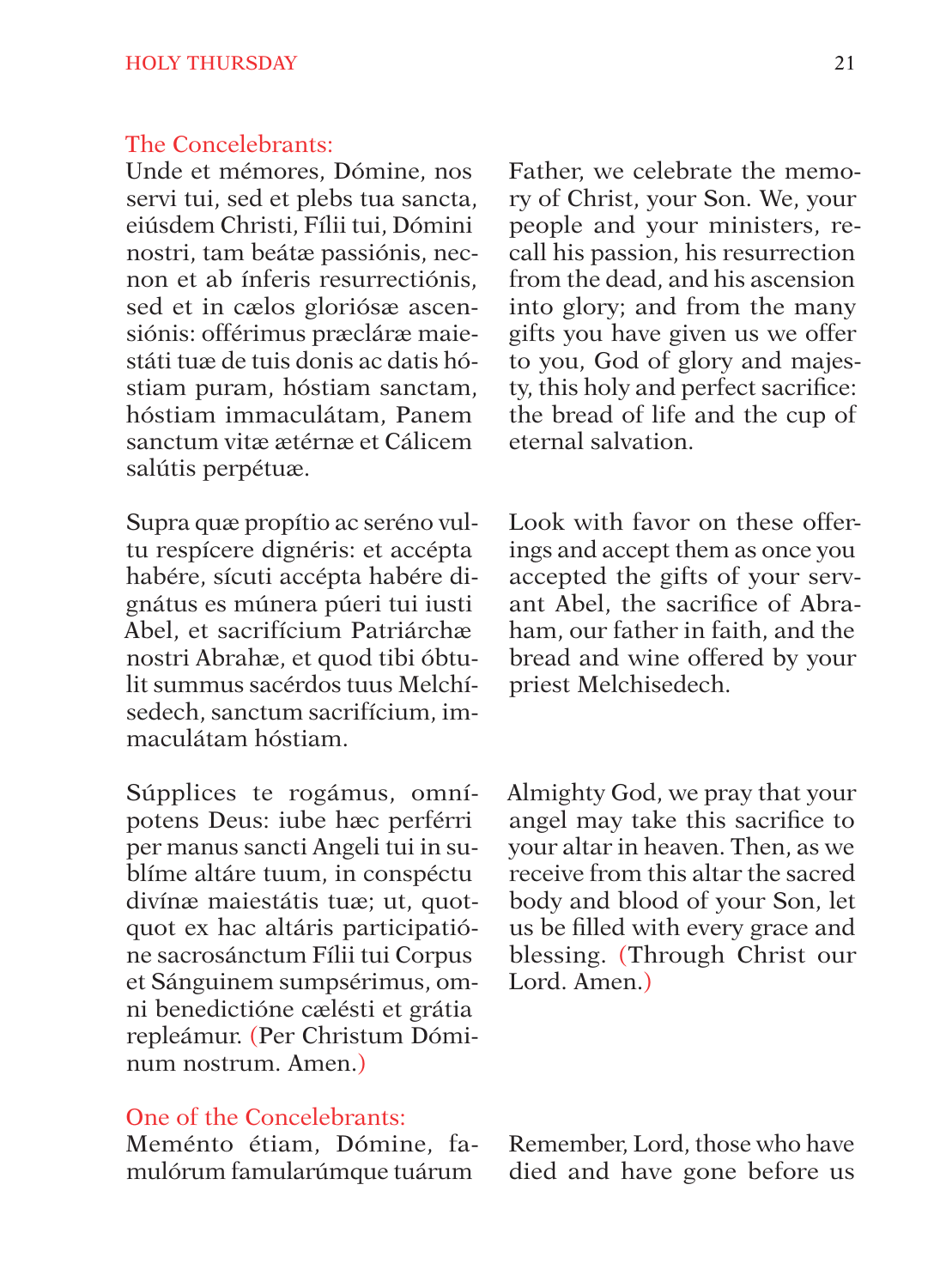N. et N., qui nos præcessérunt cum signo fídei, et dórmiunt in somno pacis.

marked with the sign of faith, especially those for whom we now pray, N. and N.

### The Concelebrant prays for them briefly with joined hands. Then with hands extended, he continues:

Ipsis, Dómine, et ómnibus in Christo quiescéntibus, locum refrigérii, lucis et pacis, ut indúlgeas, deprecámur. (Per Christum Dóminum nostrum. Amen.)

#### Another Concelebrant:

Nobis quoque peccatóribus fámulis tuis, de multitúdine miseratiónum tuárum sperántibus, partem áliquam et societátem donáre dignéris cum tuis sanctis Apóstolis et Martýribus: cum Ioánne, Stéphano, Matthía, Bárnaba, (Ignátio, Alexándro, Marcellíno, Petro, Felicitáte, Perpétua, Agatha, Lúcia, Agnéte, Cæcília, Anastásia) et ómnibus Sanctis tuis: intra quorum nos consórtium, non æstimátor mériti, sed véniæ, quǽsumus, largítor admítte. Per Christum Dóminum nostrum.

#### The Celebrant:

Per quem hæc ómnia, Dómine, semper bona creas, sanctíficas, vivíficas, benedícis, et præstas nobis.

#### The Concelebrants:

Per ipsum, et cum ipso, et in ipso, est tibi Deo Patri omnipoténti, in

May these, and all who sleep in Christ, find in your presence light, happiness, and peace. (Through Christ our Lord. Amen.)

For ourselves, too, we ask some share in the fellowship of your apostles and martyrs, with John the Baptist, Stephen, Matthias, Barnabas, (Ignatius, Alexander, Marcellinus, Peter, Felicity, Perpetua, Agatha, Lucy, Agnes, Cecilia, Anastasia) and all the saints. Though we are sinners, we trust in your mercy and love. Do not consider what we truly deserve, but grant your forgiveness.

Through Christ our Lord.

Through him you give us all these gifts. You fill them with life and goodness, you bless them and make them holy.

Through him, with him, in him, in the unity of the Holy Spirit,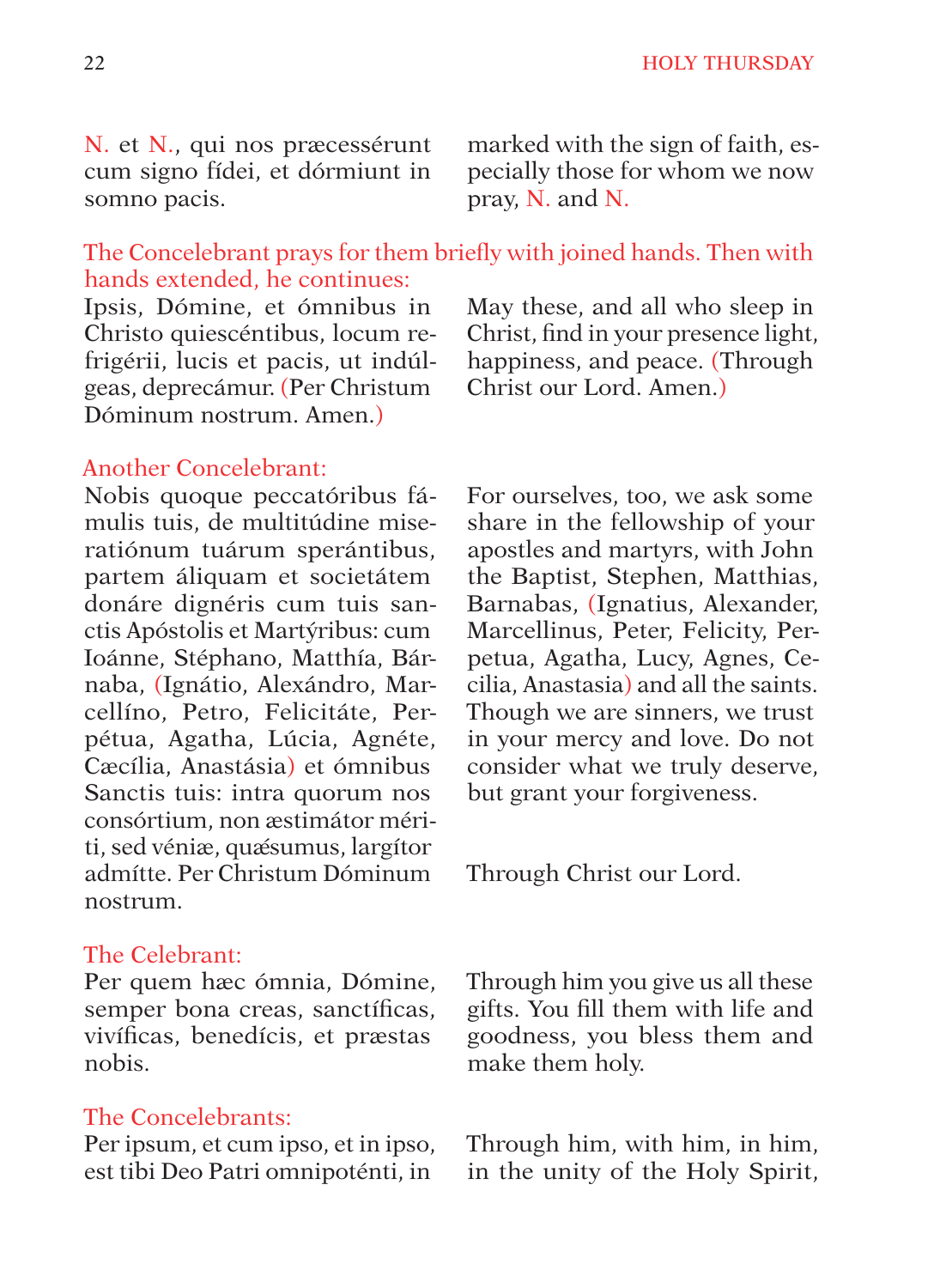unitáte Spíritus Sancti, omnis honor et glória per ómnia sæcula sæculórum.

R. Amen.

all glory and honor is yours, al-<br>mighty Father, for ever and ever.

R. Amen.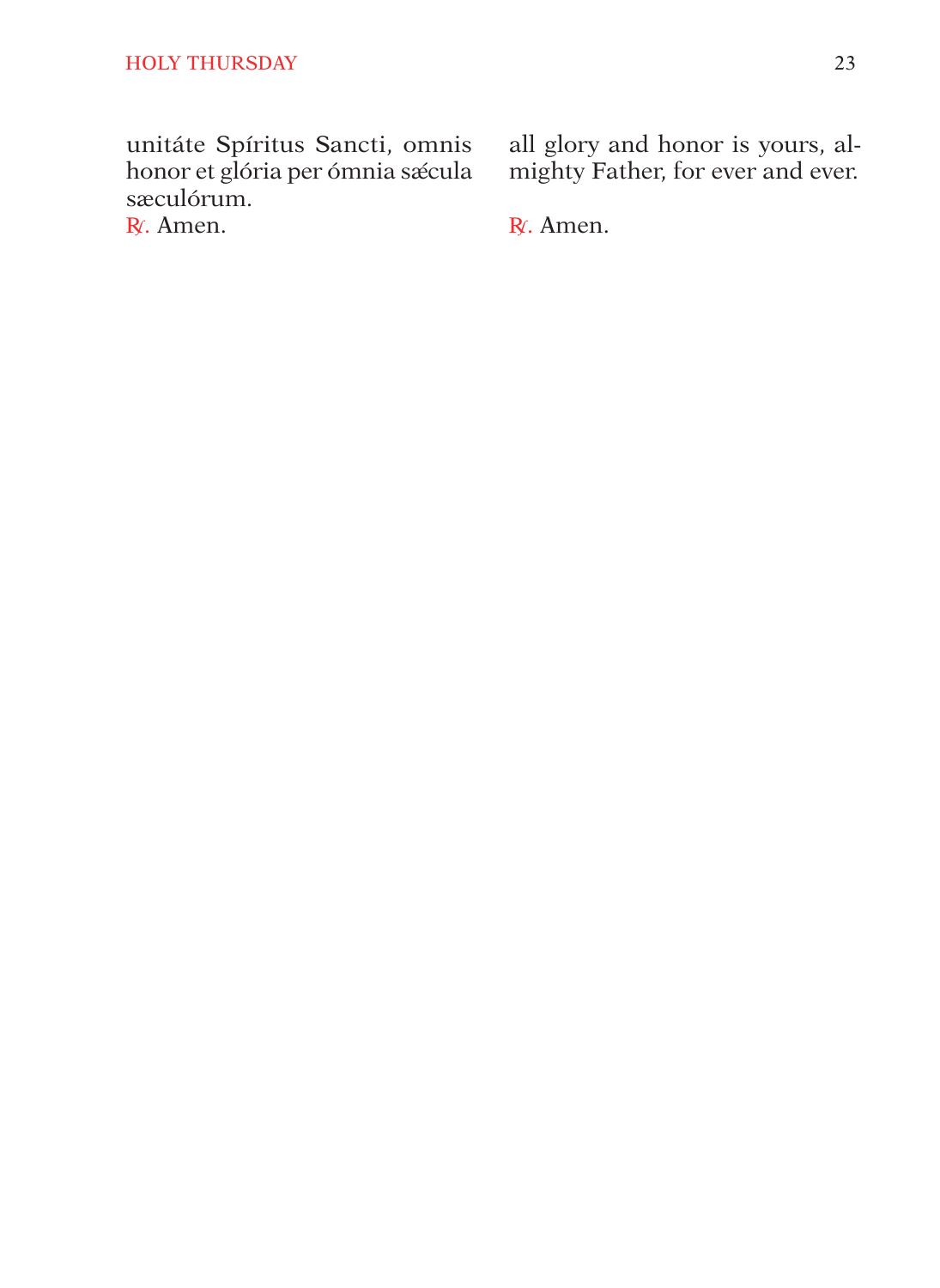# **COMMUNION RITE**

# The Celebrant:

divína institutióne formáti, audémus dícere<sup>.</sup>

Præcéptis salutáribus móniti, et Let us pray with confidence to the Father in the words our Saviour gave us:



Pa-ter noster, qui es in cælis: sancti-fi-cé-tur nomen



tu-um; advé-ni-at regnum tuum; fi-at volúntas tu-a,





sic-ut et nos dimít-timus debitóribus nostris: et ne nos



indúcas in tenta-ti- ó-nem; sed líbera nos a ma-lo.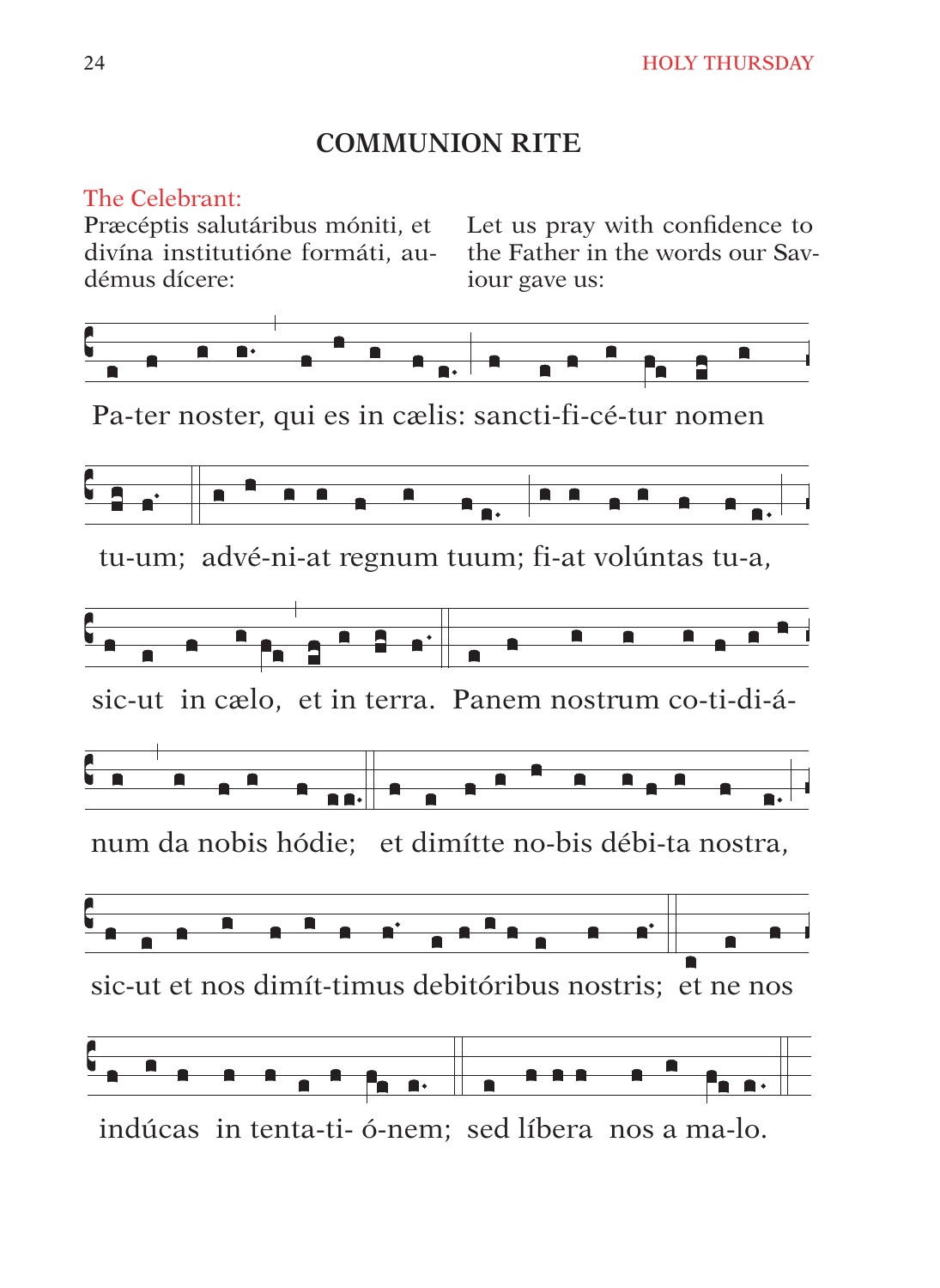#### The Celebrant:

Líbera nos, quæsumus, Dómine, ab ómnibus malis, da propítius pacem in diébus nostris, ut, ope misericórdiæ tuæ adiúti, et a peccáto simus semper líberi et ab omni perturbatióne secúri: exspectántes beátam spem et advéntum Salvatóris nostri Iesu Christi.

Deliver us, Lord, from every evil, and grant us peace in our day. In your mercy keep us free from sin and protect us from all anxiety as we wait in joyful hope for the coming of our Savior, Jesus Christ.

#### The people end the prayer with the acclamation:

|                            | Quia tuum est regnum, et poté For the kingdom, the power, and |
|----------------------------|---------------------------------------------------------------|
| stas, et glória in sæcula. | the glory are yours, now and for-                             |
|                            | ever.                                                         |

#### The Celebrant:

Dómine Iesu Christe, qui dixísti Apóstolis tuis: Pacem relínquo vobis, pacem meam do vobis: ne respícias peccáta nostra, sed fidem Ecclésiæ tuæ; eámque secúndum voluntátem tuam pacificáre et coadunáre dignéris. Qui vivis et regnas in sæcula sæculórum. R<sup>∫</sup> . Amen.

#### The Celebrant:

Pax Dómini sit semper vobíscum. R∫. Et cum spíritu tuo.

The Deacon or the Celebrant: Offérte vobis pacem.

All make a sign of peace.

Lord Jesus Christ, you said to your apostles: "I leave you peace, my peace I give you," look not on our sins, but on the faith of your Church, and grant us the peace and unity of your kingdom where you live for ever and ever.

R<sup>∫</sup> . Amen.

The Peace of the Lord be with you always. R∫. And also with you.

Let us offer each other the sign of peace.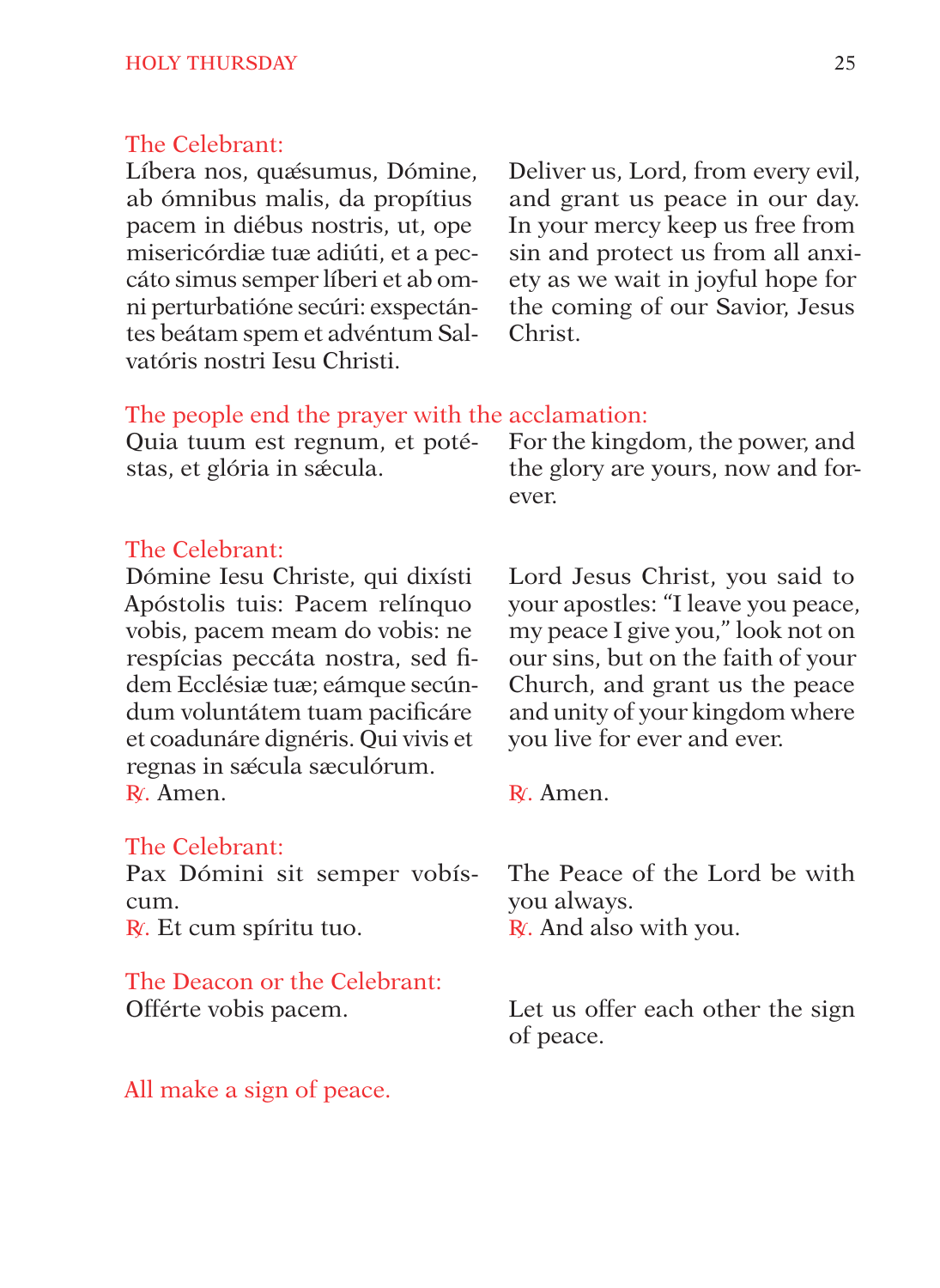# Breaking of the Bread

#### The Celebrant says inaudibly:

Hæc commíxtio Córporis et Sánguinis Dómini nostri Iesu Christi fiat accipiéntibus nobis in vitam ætérnam

May this mingling of the body and blood of our Lord Jesus Christ bring eternal life to us who receive it

# Agnus De-i, qui tol-lis peccá-ta mun-di: mi-sequi tol-lis no-bis. Agnus Deré-re i. peccá-ta mun-di: mi-se-ré-re no-bis. A- gnus Dei, qui tol-lis peccá-ta mun-di: dona no-bis pacem.

#### All sing:

#### The Celebrant says inaudibly:

Dómine Iesu Christe, Fili Dei vivi, qui ex voluntáte Patris, cooperánte Spíritu Sancto, per mortem tuam mundum vivificásti: líbera me per hoc sacrosánctum Corpus et Sánguinem tuum ab ómniLord Jesus Christ. Son of the living God, by the will of the Father and the work of the Holy Spirit your death brought life to the world. By your holy body and blood free me from all my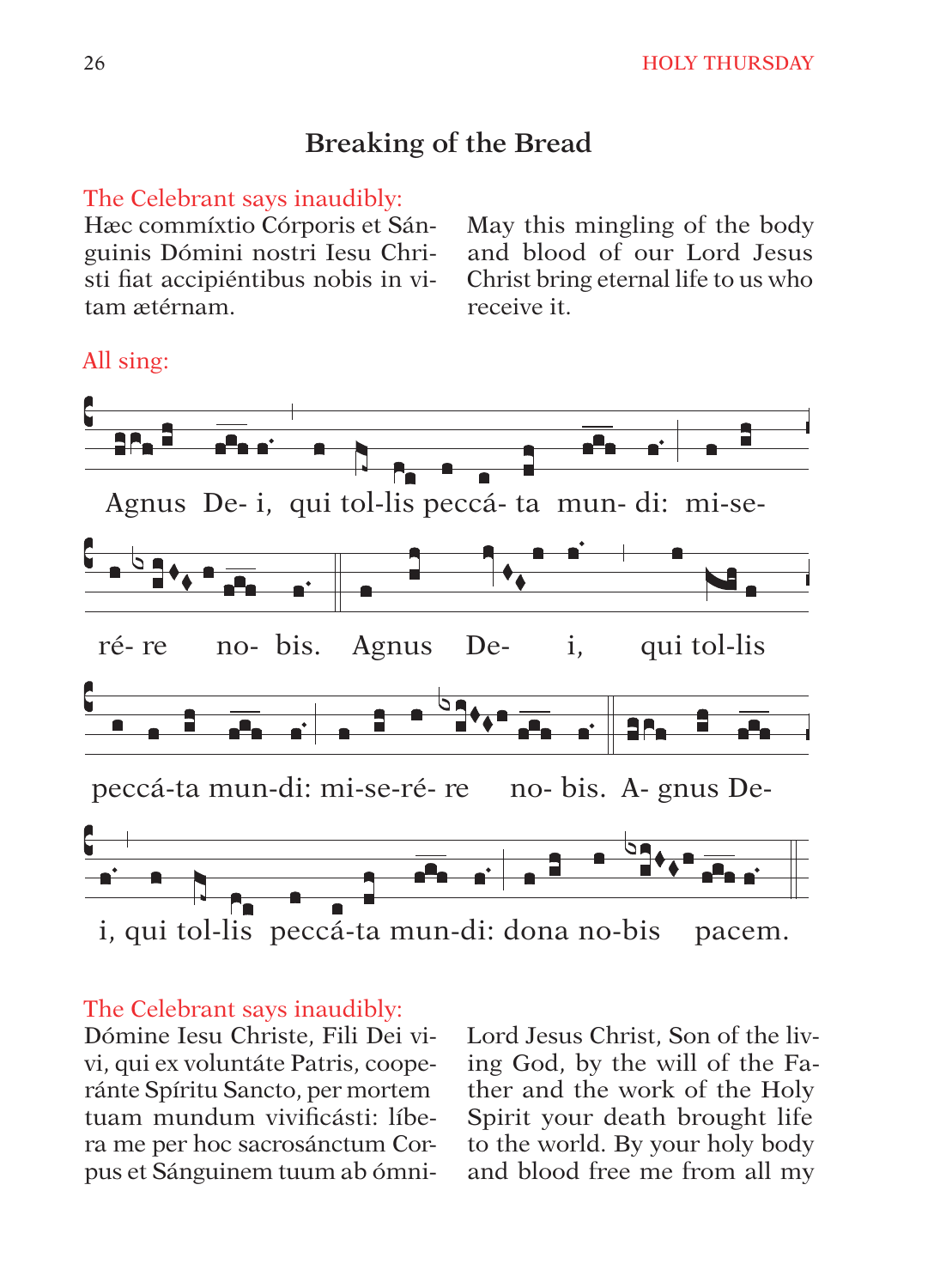bus iniquitátibus meis et univérsis malis: et fac me tuis semper inhærére mandátis, et a te numquam separári permíttas.

#### Or:

Percéptio Córporis et Sánguinis tui, Dómine Iesu Christe, non mihi provéniat in iudícium et condemnatiónem: sed pro tua pietáte prosit mihi ad tutaméntum mentis et córporis, et ad medélam percipiéndam.

#### The Celebrant:

Ecce Agnus Dei, ecce qui tollit peccáta mundi. Beáti qui ad cenam Agni vocáti sunt.

#### The faithful:

Dómine, non sum dignus, ut intres sub tectum meum, sed tantum dic verbo, et sanábitur ánima mea.

sins and from every evil. Keep me faithful to your teaching, and never let me be parted from you.

Lord Jesus Christ, with faith in your love and mercy I eat your body and drink your blood. Let it not bring me condemnation, but health in mind and body.

This is the Lamb of God, who takes away the sins of the world. Happy are those who are called to his supper.

Lord, I am not worthy to receive you, but only say the word and I shall be healed.

#### **Communion Antiphon**

Hoc Corpus, quod pro vobis tradétur: hic calix novi testaménti est in meo Sánguine, dicit Dóminus; hoc fácite, quotiescúmque súmitis, in meam commemoratiónem.

1 Cor 11: 24-25

This body will be given for you. This is the cup of the new covenant in my blood; whenever you receive them, do so in remembrance of me.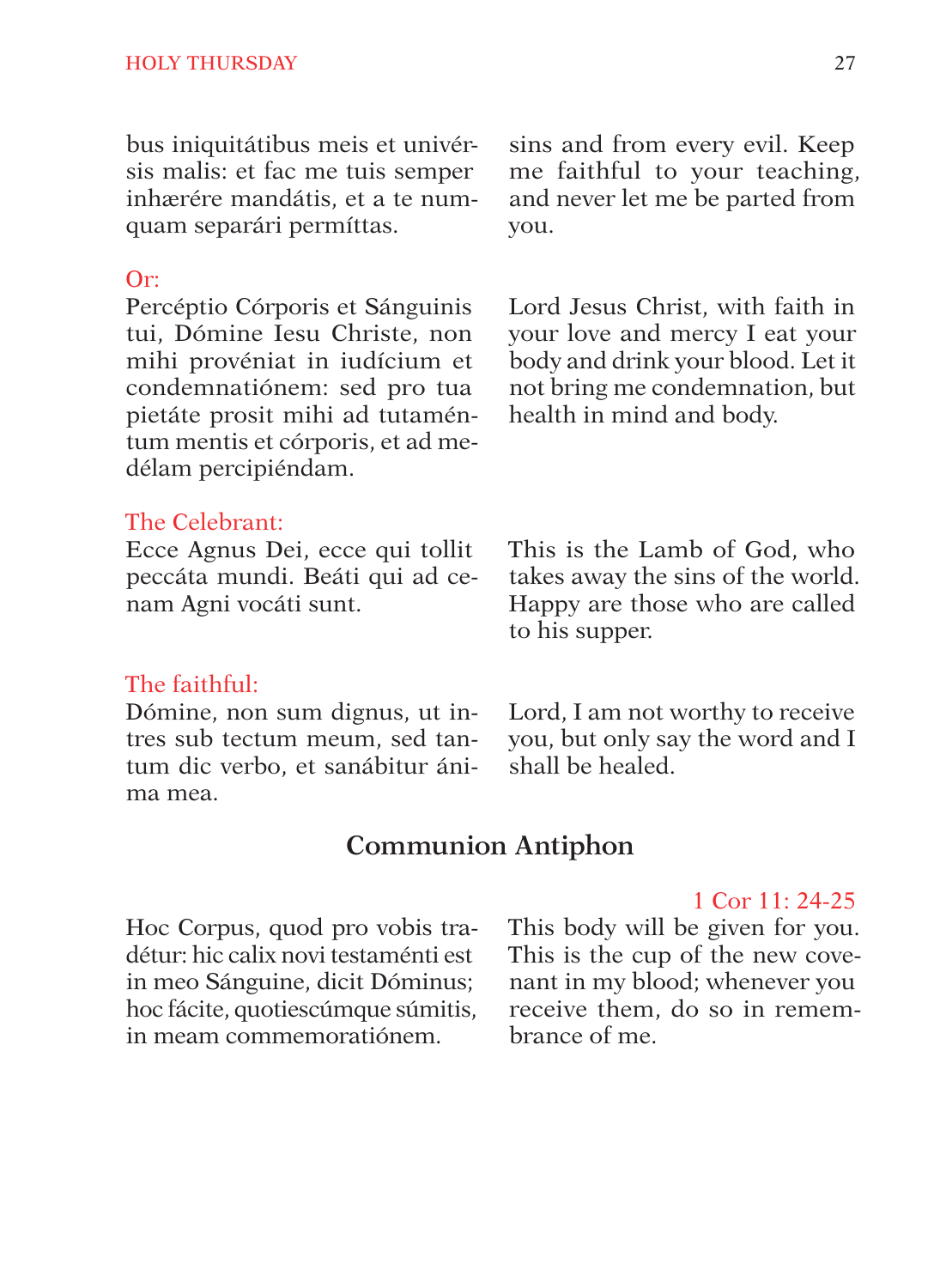

sú-bii-cit. Qui- a te contémplans to-tum dé-fi-cit.

1. Adóro te devóte, latens Déitas quæ sub his figúris vere látitas: tibi se cor meum totum súbiicit. quia, te contémplans, totum déficit.

2. Visus, tactus, gustus in te fállitur, sed audítu solo tuto créditur: credo quidquid dixit Dei Fílius: nil hoc verbo veritátis vérius

3. In cruce latébat sola Déitas. at hic latet simul et humánitas: ambo tamen credens atque cónfitens; peto quod petívit latro poénitens.

4. Plagas, sicut Thomas, non intúeor, Deum tamen meum te confíteor: fac me tibi semper magis

1. Hidden God, devoutly I adore Thee, truly present underneath these veils: all my heart subdues itself before Thee, since it all before Thee faints and fails.

2. Not to sight, or taste, or touch be credit, hearing only do we trust secure; I believe, for God the Son hath said it —word of Truth that ever shall endure.

3. On the Cross was veiled Thy Godhead's splendor, here Thy manhood lieth hidden too: unto both alike my faith I render, and, as sued the contrite thief. I sue.

4. Though I look not on Thy wounds with Thomas, Thee, my Lord, and Thee, my God, I call: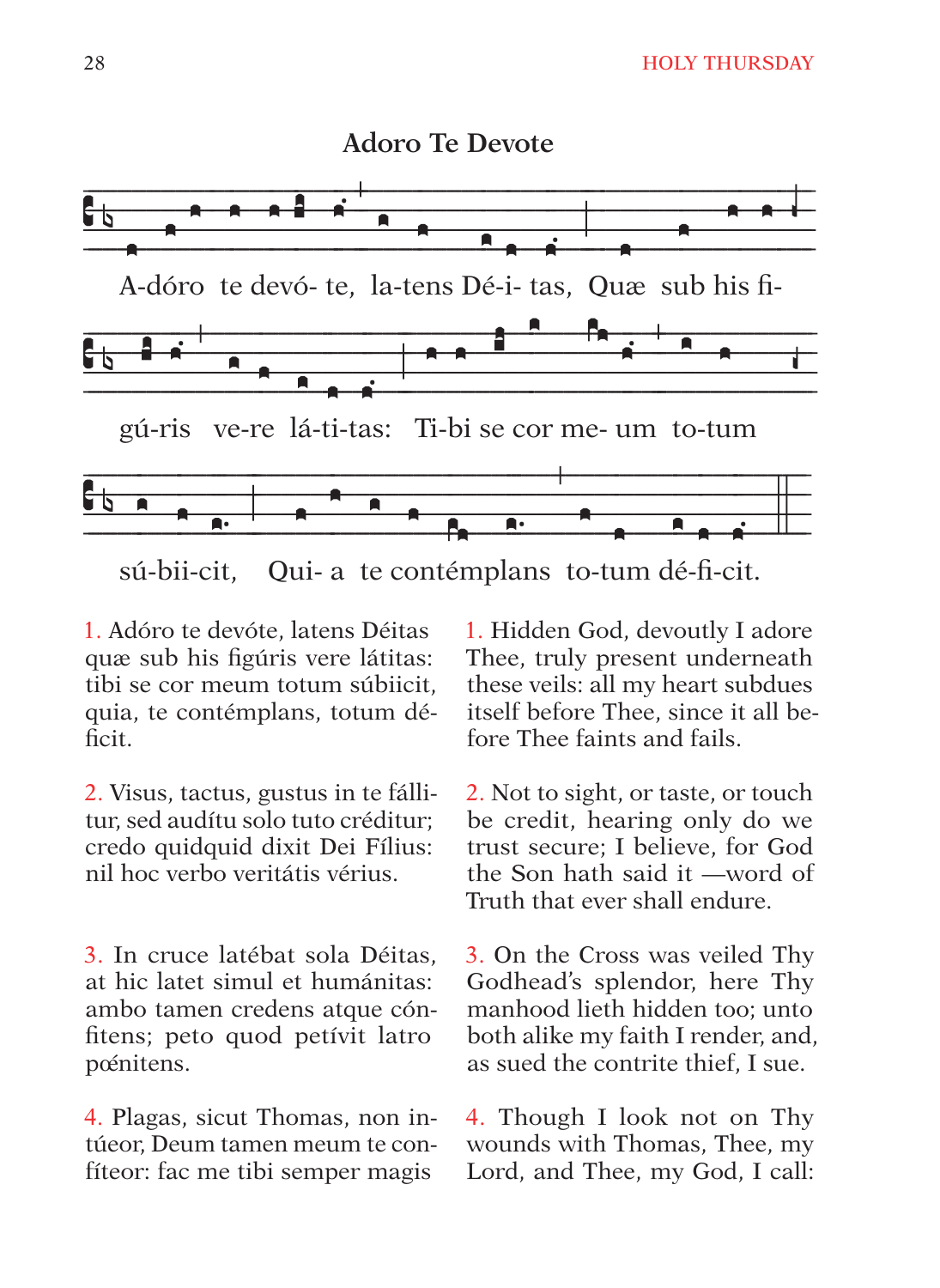crédere, in te spem habére, te dilígere.

5. O memoriále mortis Dómini, panis vivus, vitam præstans hómini: præsta meæ menti de te vívere, et te illi semper dulce sápere.

6. Pie pellícane, Iesu Dómine, me inmúndum munda tuo sánguine: cuius una stilla salvum fácere totum mundum quit ab omni scélere.

7. Iesu, quem velátum nunc aspício, oro, fiat illud quod tam sítio, ut te reveláta cernens fácie, visu sim beátus tuæ glóriæ. Amen.

make me more and more believe Thy promise, hope in Thee, and love Thee over all.

5. O Memorial of my Saviour dying, Living Bread that gives life to man; may my soul, its life from Thee supplying, taste Thy sweetness, as on earth it can.

6. Deign, O Jesus, pelican of heaven, me, a sinner, in Thy Blood to lave, to a single drop of which is given all the world from all its sin to save.

7. Contemplating Lord, Thy hidden presence, grant me what I thirst for and implore, in the revelation of Thine essence to behold Thy glory evermore. Amen.

# **Prayer after Communion**

Orémus.

Concéde nobis, omnípotens Deus, ut, sicut Cena Fílii tui refícimur temporáli, ita satiári mereámur ætérna. Per Christum.

R<sup>∫</sup> . Amen.

Let us pray.

Almighty God, we receive new life from the supper your Son gave us in this world. May we find full contentment in the meal we hope to share in your eternal kingdom. We ask this through Christ our Lord.

R<sup>∫</sup> . Amen.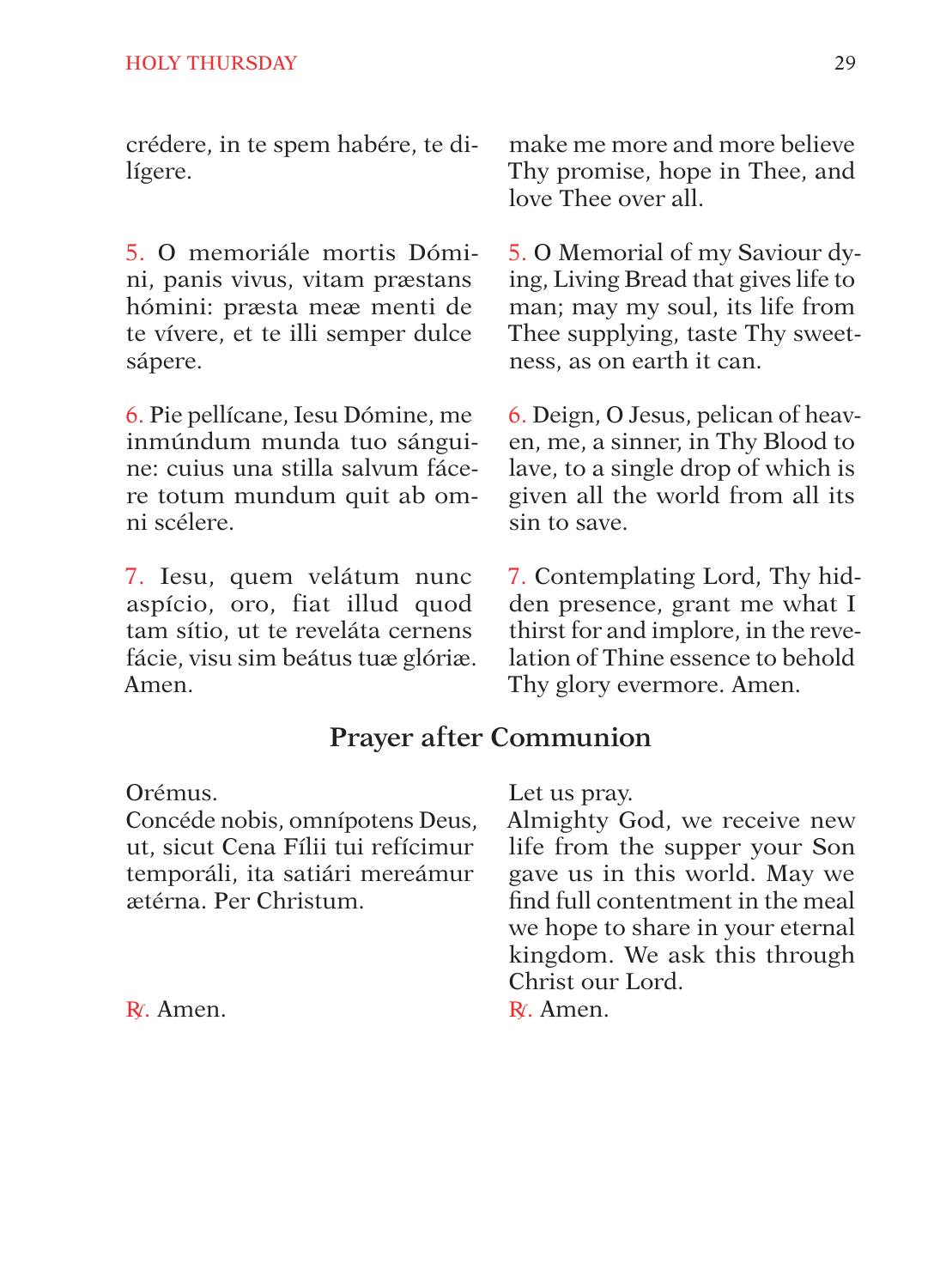# **TRANSFER OF THE HOLY EUCHARIST**

After the prayer the Celebrant puts incense in the thurible. Kneeling, he incenses the Blessed Sacrament three times. Then he receives the humeral yeil, takes the ciborium, and covers it with the ends of the yeil.

The Blessed Sacrament is carried through the church in procession. led by a cross-bearer and accompanied by candles and incense, to the place of reposition. Meanwhile, the hymn Pange, lingua (exclusive of the last two stanzas), is sung.



Rex effú-dit gén-ti- um. Fructus ventris gene-ró-si

1. Pange, lingua, gloriósi Córporis mystérium, Sanguinísque pretiósi, quem in mundi prétium, fructus ventris generósi Rex effúdit géntium.

2. Nobis datus, nobis natus ex intácta Vírgine, et in mundo conversátus, sparso verbi sémine, sui

1. Of the glorious Body telling, O my tongue, its mysteries sing, and the Blood, all price excelling, which the World's eternal King. in a Noble womb once dwelling. shed for the world's ransoming.

2. Given for us, descending, of a Virgin to proceed, man with man in converse blending, scat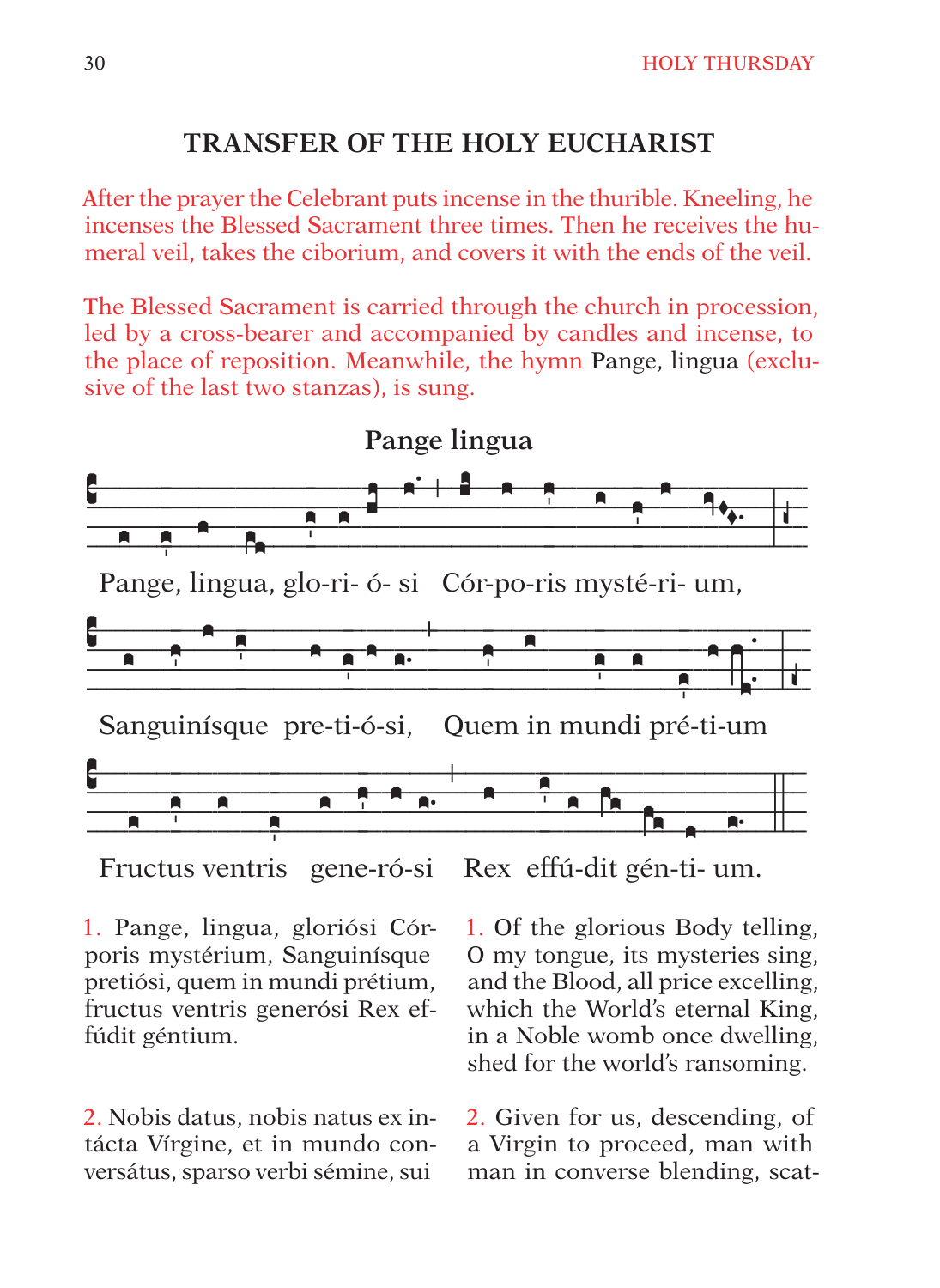moras incolátus miro cláusit órdine.

3. In suprémæ nocte cenæ, recúmbens cum frátribus, observáta lege plene, cibis in legálibus, cibum turbæ duodénæ se dat suis mánibus.

4. Verbum caro, panem verum, Verbo carnem éfficit, fitque Sanguis Christi merum, et si sensus déficit, ad firmándum cor sincérum sola fides súfficit.

tered he the Gospel seed, till his sojourn drew to ending, which he closed in wondrous deed.

3. At the last great Supper lying, circled by his brethren's band, meekly with the law complying, first he finished its command, then, immortal food supplying, gave himself with his own hand,

4. Word made Flesh, by word he maketh, very bread his Flesh to be; man in wine Christ's Blood partaketh: and if senses fail to see, faith alone the true heart waketh, to behold the mystery.

When the procession reaches the place of reposition, the Celebrant sets the ciborium down. Then he puts incense in the thurible and kneeling, incenses the Blessed Sacrament, while Tantum ergo is sung. After a period of silent adoration, the Celebrant and ministers return to the sacristy.

5. Tantum ergo Sacraméntum venerémur cérnui; et antíquum documéntum novo cedat rítui; præstet fides suppleméntum sénsuum deféctui.

6. Genitóri, Genitóque laus et iubilátio, salus, honor, virtus quoque sit et benedíctio; procedénti ab utróque compar sit laudátio. Amen.

5. Therefore, we before him bending, this great Sacrament revere; types and shadows have their ending, for the newer rite is here; faith our outward sense befriending, makes the inward vision clear.

6. Glory let us give blessing to the Father and the Son; honour, might, and praise addressing, while eternal ages run; ever too his love confessing, Who from both with both is one. Amen.